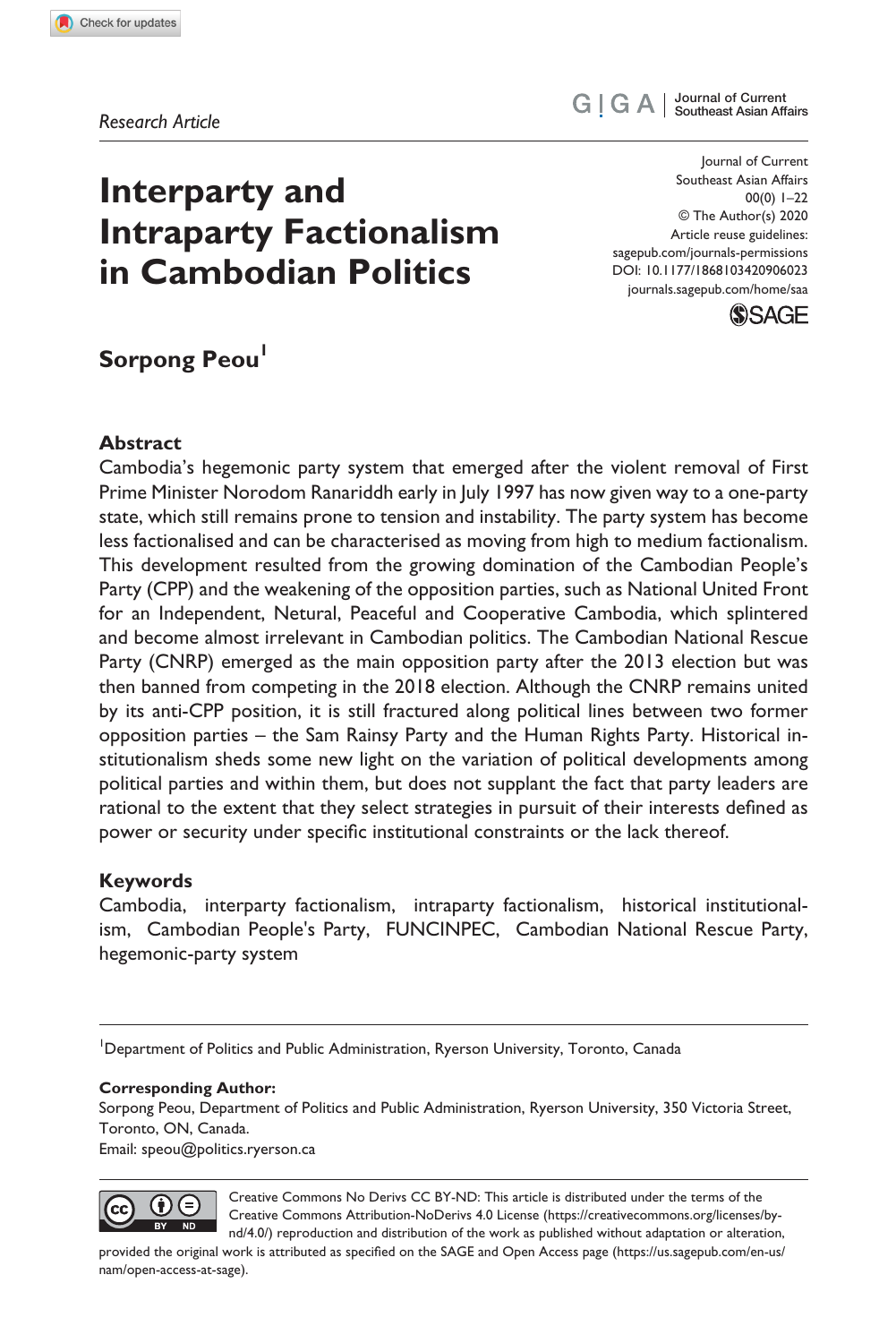## **Introduction**

Factionalism is a fact of political life in all countries, including those under regimes that adopted Marxism–Leninism as the unifying ideology and those under democratic regimes; however, the degrees of factionalism in some countries are greater than those in other countries. Factionalism also exists within political parties in the same country but varies from party to party; some parties are more or less factionalised than others. The question posed in this article is not only why interparty and intraparty factionalism persists, but also why the degrees of factionalism vary from party to party. Historical institutionalism as a theoretical perspective helps shed light on the persistence or continuity without sacrificing the role of rational actors ([Hall and Taylor, 1996: 940](#page-19-0)). History matters to the extent that any institutional choices that emerged at some point in the past delimit institutional choices ([King, 1995](#page-20-0); [Pierson, 1996\)](#page-20-1) or institutional development thereafter. However, individual choices also matter: individuals can be assumed to act "rationally" in that they can still pursue their personal interests under institutional constraints or the lack thereof. In the world of politics, where formal state and party institutions do not exist or are extremely weak because of historical legacies, rational actors are still assumed to be able to develop their own strategies (based on traditional/ideational and material sources) that would help them pursue interests such as survival, security, and power. Their successes or failures also depend in large part on institutional legacies (not simply political culture) and power relations that enable or disable them.

Empirically, as will be shown, political factionalism has been a major source of political friction, institutional change, and continuity in Cambodia. On one hand, political factionalism was what gave rise to liberal democracy in the early 1990s, when four different warring factions signed a peace agreement that turned their battlefield into a ballot box under the administrative leadership of the United Nations ([Doyle, 1995;](#page-19-1) [Peou,](#page-20-2) [1997\)](#page-20-2). On the other hand, political factionalism still persists today, but the country has not returned to the situation that prevailed in the 1970s and the 1980s, when it was at war and its population experienced extreme political violence (especially under the murderous Pol Pot regime). Still, the multi-party or demoratic system that was introduced in the early 1990s has been facing an uphill battle, as factionalism continued to rear its ugly head. One of the four peace signatories, the Khmer Rouge, continued its armed rebellion until the late 1990s. The coalition government, which was formed after the 1993 election, fell apart after a violent coup in 1997. The Cambodian People's Party (CPP), led by Second Prime Minister Hun Sen, quickly consolidated power by weakening or destroying its opponents, not only those who belonged to opposition parties but also those within his own party.

The fact that the CPP has become less factionalised over time can partly be explained in terms of institutional legacies that kept the party in the position with a greater advantage than all opposition parties. Shaped by a form of socialist legacy and its institutional structures built during the 1980s, the CPP has been able to consolidate power more effectively than opposition parties. However, historical legacies alone do not explain the persistence and variation of intraparty factionalism, otherwise the royalist party based on centuries-old ideas and values or tradition would have become less factionalised than the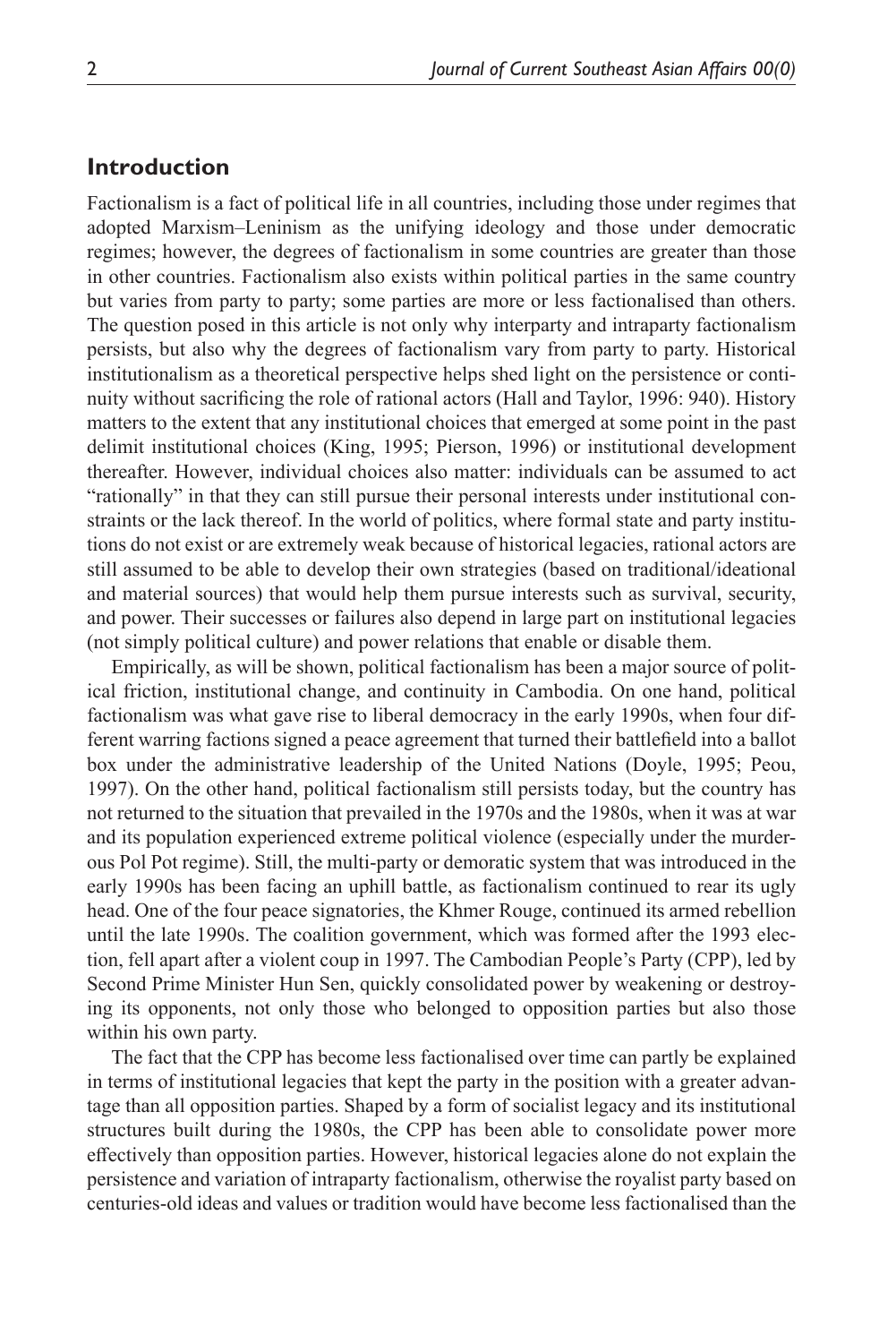CPP. The fact that the CPP has been more effective than National United Front for an Independent, Netural, Peaceful and Cooperative Cambodia and other opposition parties when assessing in terms of weakening factionalism within the party requires more explanation. This article contends that party leaders also matter: their personalities as well as their ideas and ability to adopt strategies and adapt to circumstances in pursuit of their interests help explain why some parties are more factionalised than others.

This article is divided into three parts. The first part discusses the varying degrees of factionalism within each party since the early 1990s, making the case that the CPP has since become least factionalised when compared to other political parties in the oppositon camp. The second part explains why the opposition parties have not been as successful as the CPP in terms of their ability to manage intraparty factionalism. The third part explains why the CPP has been more successful than the other political parties in terms of managing and mitigating intraparty factionalism.

### **Interparty and Intraparty Factionalism in Cambodian Politics**

This article contends that there are two major levels of political factionalism: interparty and intraparty. Interparty factionalism refers to a political setting in which major political factions within the same system and in the same country compete with each other as rivals. They can be major armed groups or political parties fighting for political control. Intraparty factionalism refers to infighting with each political group or party. The extent to which groups or parties have become factionalised is difficult to assess because of complex historical developments that cannot be discussed in detail in this short article, but certain indicators show that some parties are more or less factionalised than others. One key indicator is the level of division within each party whose members rally behind different party leaders who also try to marginalise each other within the party. Another indicator is the level or number of party members leaving or joining other parties or forming their own parties. As parties become less factionalised, they look more coherent and stable. They are more likely to survive and become more capable of competing for power and winning or staying in power.

Throughout the 1970s and the 1980s, Cambodia was deeply factionalised, as evidenced by the fact that the country was at war and under repressive regimes, especially one led by the Khmer Rouge leadership (1975–1978). The civil war that broke out after the bloodless coup that ousted Prince Norodom Sihanouk in March 1970 was fought between the pro-US Lon Nol republican regime and the pro-China Khmer Rouge revolutionary or communist movement. The Khmer Rouge won the war but turned the country into "killing fields" and then engaged in border clashes with Vietnamese forces, which then invaded Cambodia late in December 1978. The Third Indochina War was not simply fought between Cambodia and Vietnam, but also between pro-China/West Cambodian factions and pro-Vietnam/Soviet Union Cambodian factions. On one side of the war was the Coalition Government of Democratic Kampuchea (CGDK), made up of three major different factions: the National United Front for an Independent, Neutral, Peaceful, and Cooperative Cambodia (FUNCINPEC), the Khmer People's National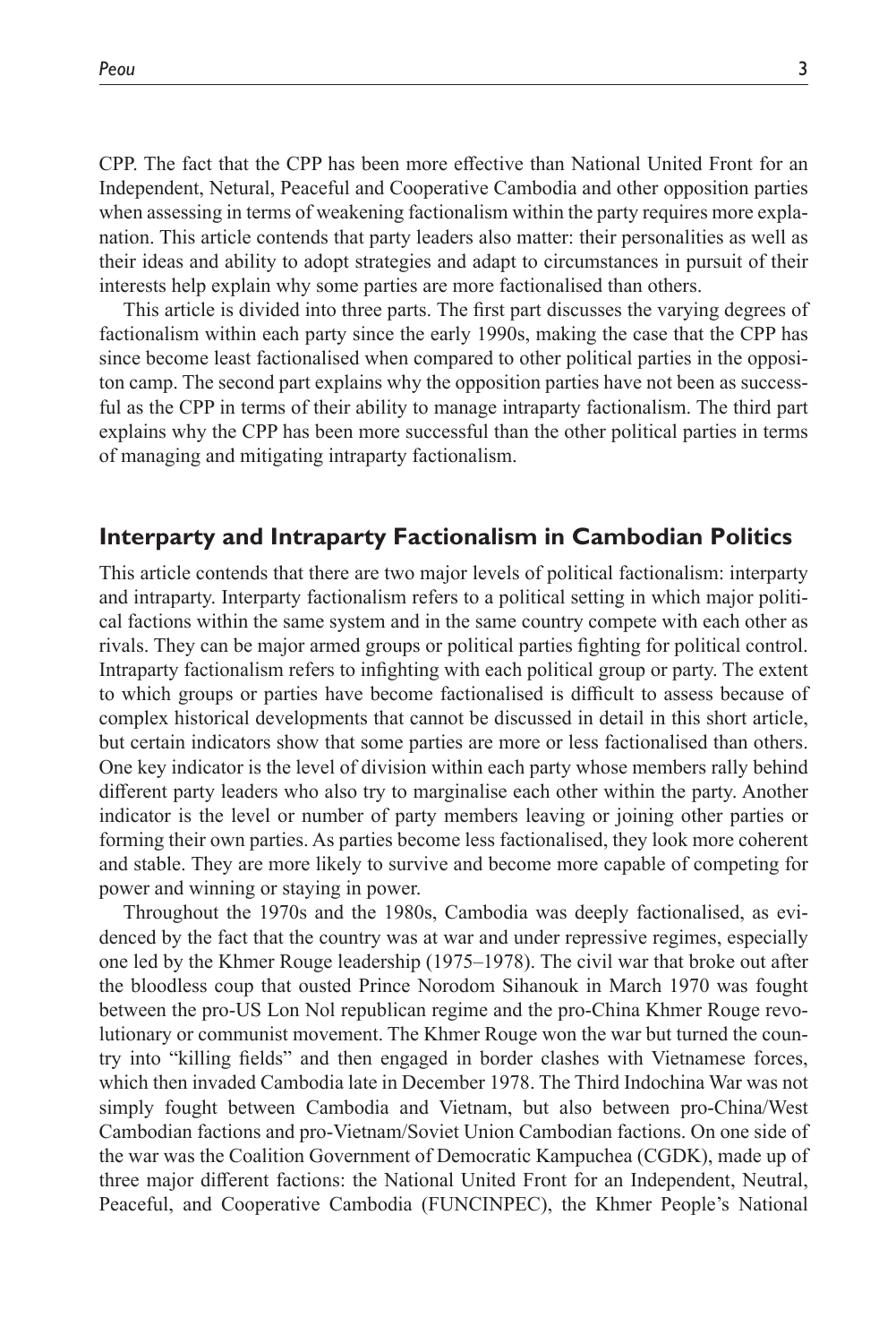Liberation Front (KPNLF), and the Khmer Rouge. On the other side was the People's Republic of Kampuchea (PRK), established and backed by the Vietnamese occupying forces with the support of the Soviet Union. This was just another civil war that became internationalised ([Conboy, 2013](#page-19-2)), but it did not fully end after the factions signed their peace agreements on 23 October 1991 and invited the United Nations to send in a peacekeeping mission known as United Nations Transitional Authority in Cambodia (UNTAC). The Khmer Rouge did not comply with the ceasefire, subsequently pulled out of the peace process just before the UNTAC-organised national election was held ([Heder and](#page-19-3) [Ledgerwood, 1996](#page-19-3)), and carried out its armed rebellion until its disintegration in the late 1990s ([Peou, 2007\)](#page-20-3).

Throughout the 1990s, the major political factions made efforts to form a coalition government after the 1993 election but failed to stay united. After the 1993 election, FUNCINPEC, KPNLF (whose party was named Buddhist Liberal Democratic Party, or BLDP), and the CPP (the party of the PRK, which was renamed State of Cambodia, or SOC, in 1989) agreed to share power. Prince Norodom Ranariddh of FUNCINPEC became first prime minister, whereas Hun Sen became second prime minister. This power-sharing arrangement did not mitigate factionalism to the benefit of democratisation. Interparty factionalism escalated into an armed conflict, as the struggle for power among the coalition government partners continued unabated, and worsened when Hun Sen violently removed Ranariddh from power in 1997 ([Peou, 2018\)](#page-20-4).

Upon closer examination, this political dynamic can be observed in relations not only between the factions within the party system, but also within each of them: namely, factions within factions, or intraparty factions. A comparative analysis, however, shows that the CPP has emerged as the least factionalised political party in the country. Factionalism within the CPP can be traced back to the early 1980s, when the People's Revolutionary Party of Kampuchea (PRPK) emerged after the PRK was established. The PRK's first prime minister was Pen Sovann who ran the new government from 22 June to 2 December 1981, when he was arrested for allegedly irritating the Vietnamese and imprisoned until his release in 1992 ([Strangio, 2014: 33](#page-21-0)). At the time, Hun Sen was considered pro-Vietnam because of his opposition to Pen Sovann's nationalist stance. So it did not come as a surprise when Pen Sovann was removed from power and replaced by another party leader (Chan Si). Hun Sen became prime minister in 1985, after the death of Chan Si in Moscow in 1984, but intraparty factionalism continued. The party was divided into two major factions, one led by Hun Sen and the other by Chea Sim. During the first half of the 1980s, Chea had been referred to as the "strongman" of Cambodia because of his role as party president. Throughout the peace negotiation process that progressed during the second half of the 1980s, however, Hun Sen began to turn the tables when he emerged as the dominant player within the CPP.

While still working with Prince Ranariddh within their coaliton government, Hun Sen took steps to weaken the Chea Sim faction. For instance, he ordered the arrest of General Sin Song (minister of public security) and General Sin Sen (national police chief), both of whom were loyal to Chea Sim. The two generals were forced to flee the country, but later returned to the country only to be arrested. Hun Sen also prevailed upon Chea Sim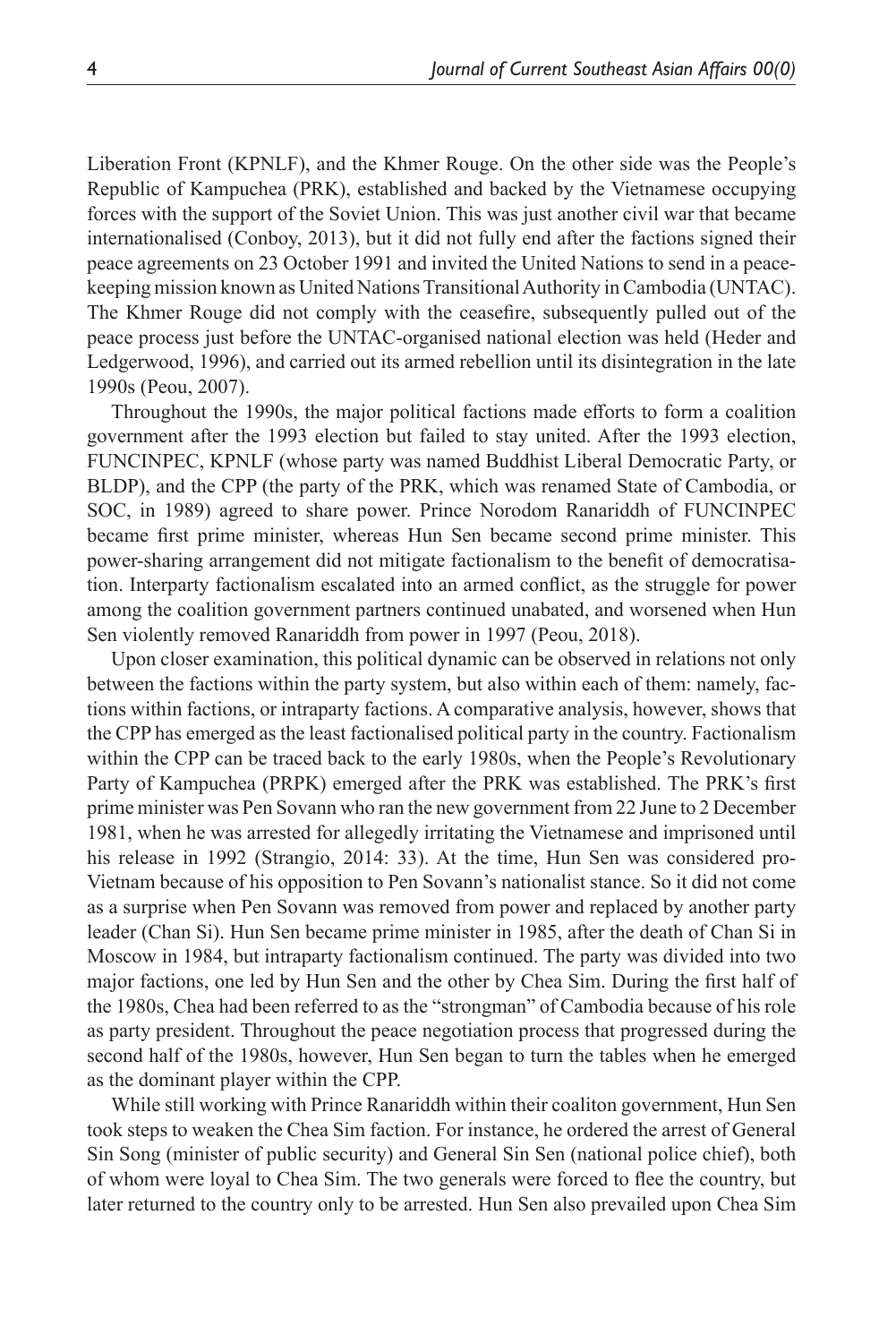when he appointed General Hok Lundy as the next national police chief. The Chea Sim faction lost further ground after Hun Sen staged a successful putsch against his co-prime minister in 1997. When he sought to remove Ranariddh from power, Hun Sen did not receive support from a number of high-ranking members loyal to the Chea Sim faction (made up of co-Minister of Interior Sar Kheng and the head of the Royal Cambodian Armed Forces General Ke Kim Yan, who were related through the marriage of their children).

After his successful removal of Ranariddh from power in 1997, Hun Sen emerged as the country's dominant leader, making it difficult for the Chea Sim faction to fight back. All Chea Sim and his protégés could do was quietly resist. After the 2003 national election, Chea Sim refused to approve Hun Sen's initiative to make amendments to the Constitution (which would have allowed the CPP and FUNCINPEC to form a coalition government but left out Chea Sim's allies); the latter had one of his closest allies, General Hok Lundy, escort Chea Sim (CPP president of the Senate and acting head of state in the king's absence) to the airport, where he was forced to depart for Thailand. In Chea's absence, Senate Vice-President Nhiek Bun Chhay of FUNCINPEC sided with Hun Sen and approved the amendments.

Hun Sen succeeded in further weakening the Chea Sim faction by removing more of the latter's loyalists from positions of power. In 2009, for instance, General Ke Kim Yan was replaced with General Pol Saroeun, who was loyal to Hun Sen, who also appointed seven of his loyalists as deputy commanders-in-chief. In 2011, Hun Sen ordered the arrest of officials loyal to Chea Sim, including the latter's chief bodyguard, General Chhoeun Chanthan, who was replaced by General Yim Leang, loyal to Hun Sen. Other Chea Sim's loyalists who were arrested included Chea's chief of protocol General Chan Kosal, General Polork Ho, and General Khieu Bora. Another development showing Hun Sen's successful efforts at weakening and marginalising members of the Chea Sim party had to do with Chea's poor and deteriorating health conditions, especially after a prolonged sickness caused by diabetes and a stroke in 2000. As president of the CPP, Chea Sim was older than Hun Sen. Chea was eighty-three when he died in 2015. With his appointment as new president of the CPP, Hun still could not eliminate factionalism within the party; however, his faction gained greater dominance within the party than ever before.

Hun Sen's successful consolidation of power within his own party also resulted from his effective strategy to weaken other major parties, such as the BLDP, FUNCINPEC, and the more recently established opposition party called the Cambodian National Rescue Party (CNRP), each of which badly suffered from intraparty factionalism. The BLDP was the first signatory of the Paris Peace Agreements to have fallen apart. The party had a long history of factional infighting. Launched in 1979 as a resistance movement, the KPNLF was established with a mission to fight the PRK regime, but intraparty factionalism soon engulfed its leadership, which was divided between its president (Son Sann, a former prime minister and a former governor of the National Bank under the Sihanouk regime) and the military branch led by generals under the Lon Nol regime (1970–1975): Generals Sak Sutsakhan and Dien Del. Late in December 1985, the two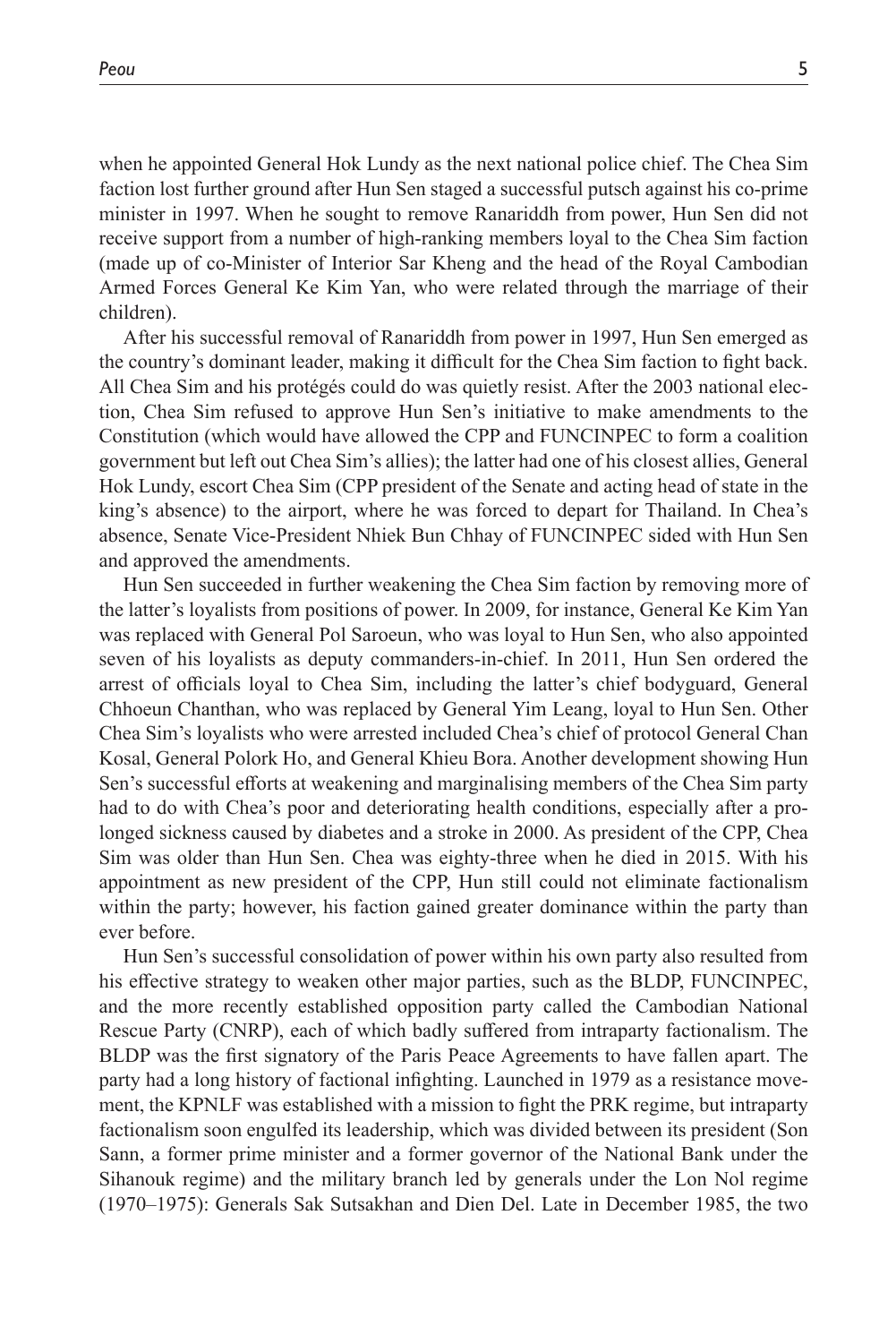generals began to challenge their president, Son. Although the infighting was resolved when they reconciled, factionalism finally resulted in Sak's decision to form a new political party called the Liberal Democratic Party (LDP) after the signing of the Paris Peace Agreements. The Son Sann faction went on to form the BLDP but factionalism persisted, especially when the party was split after it joined the coalition government. Disagreement on major policy issues between two top BLDP leaders, Son Sann and Ieng Mouly, was resolved when they agreed to let Son remain as party president and let Ieng become minister of information, but this power-sharing arrangement did not last. Infighting persisted. The party was finally dissolved when Ieng became the leader of the LDP and the Son Sann faction formed a new party known as the Son Sann Party. Neither party won a seat in the 1998 election and they did not even compete in the subsequent elections, having ceased to exist.

Like the BLDP, FUNCINPEC was an armed resistance force and became a political party just before the 1993 election; however, the royalist party became far more factionalised than the CPP, to the point of becoming politically irrelevant. Established on 26 March 1981 by Prince Norodom Sihanouk (the former king and head of state who was overthrown in 1970 by his own defence minister, General Lon Nol) as a resistance force fighting for the liberation of Cambodia from the Vietnamese forces that invaded Cambodia in 1978, the party was subsequently led by one of Sihanouk's sons (Norodom Ranariddh), who won the 1993 election. As first prime minister sharing power with Hun Sen, the prince first appeared to enjoy a high degree of control over his party. But intraparty factionalism became increasingly evident soon after the 1993 election. FUNCINPEC reached a new low when Prince Ranariddh expelled his finance minister, Sam Rainsy, from the party in May 1995, then removed him from the National Assembly in June, and subsequently worked with Hun Sen to drop Sam as finance minister in October. Outspoken against government corruption, Sam upset both Ranariddh and Hun and moved on to form the Khmer Nation Party, subsequently renamed Sam Rainsy Party.

Factionalism within the royalist party grew deeper after Hun Sen had removed Ranariddh from power in 1997. The royalists ousted the prince from the party in 2006. More royalists left the party to join the Sam Rainsy Party or entered civil society. Kem Sokha, for instance, who had left the BLDP to join FUNCINPEC in 1999, left the royalist party to form the Cambodian Centre for Human Rights and formed his own party in 2007 – the Human Rights Party. Princess Norodom Arunrasmy (the youngest daughter of King Sihanouk) worked with Party Secretary-General Nhiek Bun Chhay to oust her brother Ranariddh from the party in 2006, and subsequently emerged as the party candidate for prime minister in the 2008 national election. After his ouster from the party, Ranariddh himself formed his Norodom Ranariddh Party (NRP). The FUNCINPEC leaders who engineered the prince's ouster, Princess Norodom Arunreasmey and Nhiek Bun Chhay, failed to prevent frictions within the party. In December 2008, some twenty senior FUNCINPEC officials reportedly defected to the CPP. In the following month, another thirty-five FUNCINPEC officials were allegedly planning to join the ruling party. General Serei Kosal (a former fierce critic of Hun Sen and one of the royalist military commanders who had fought against Hun Sen's armed forces after the coup in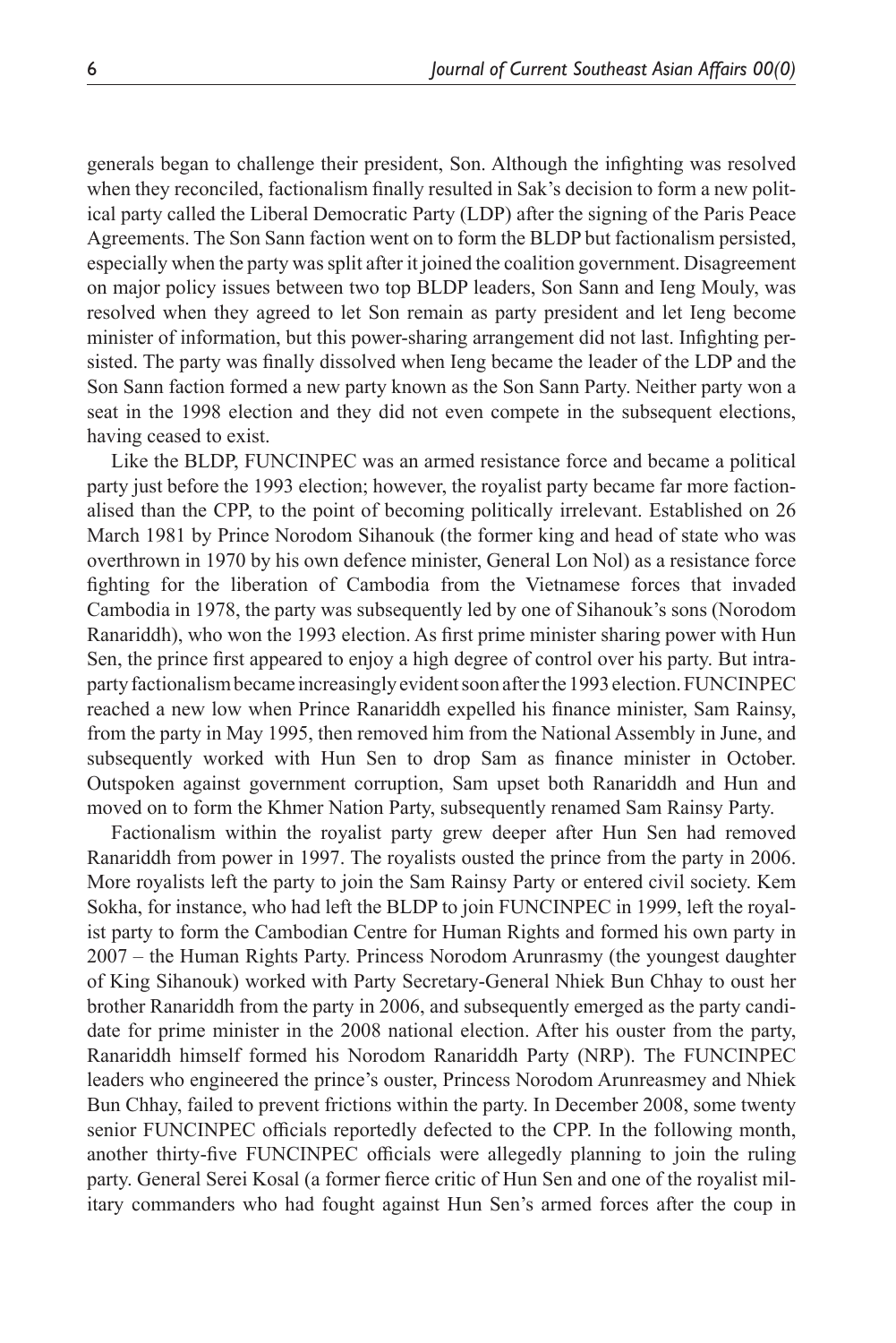1997) and Kassie Neou (a former secretary of state in the Ministry of Justice) were among them ([Peou, 2014: 219\)](#page-20-5).

Neither the moribund FUNCINPEC nor the new NRP did well in the 2008 and 2013 elections. The NRP won two seats in the 2008 election and not a single seat in the 2013 election. The FUNCINPEC also performed poorly in the two elections, having won only two seats in 2008 and no seat in 2013. Some FUNCINPEC members, such as Prince Sisowath Thomico, left the party. The poor election results may have motivated the two parties to reunite when Ranariddh rejoined the party in January 2015, but factionalism quickly re-emerged. Not all party members wholeheartedly welcomed his return. Prince Sirirath, the party's outspoken member, was sceptical about Ranariddh being party president again. In February, Second Vice-President Nhiek Bun Chhay also railed against Ranariddh "for making decisions without consultation since returning to lead the party[…]" ([Khy, 2015](#page-20-6)). Nhiek left FUNCINPEC to form a new party, the Khmer National United Party, citing his dissatisfaction with the prince's dictatorial leadership style, and threatened to retake twenty-one of the twenty-five provincial offices that belonged to FUNCINPEC, aiming to weaken the prince ([Khoun, 2016](#page-20-7)).

Factionalism also ran deep within the relatively newer CNRP, which was formed when two opposition parties (the Sam Rainsy Party and the Human Rights Party) agreed to merge in 2012 before the 2013 election. Although they shared one thing in common – namely the mission to topple the CPP – the two factions did not always work in unison. To begin with, they had a history of mutual hostility. According to one observer,

Prior to the merger, the SRP and the HRP were locked in a war of words, accusing each other of selling out to the ruling elites or having hidden agendas. They dug up any damaging stories they could find to destroy the legitimacy and credibility of their rivals. ([Phoak, 2013](#page-20-8))

Members of CNRP in Canada and the United States also remained divided after the 2012 merger, along former party lines: the pro-Sam Rainsy CNRP North America (CNRP-NA) led by Kimly Chea and the pro-Kem Sokha CNRP of the United States (CNRP-USA) led by Rithy Oung. Their rivalry continued. For instance, when CNRP-USA organised events during Sam Rainsy's visit to the Pacific Northwest on 21 and 22 May 2015, tensions rose. Members of the CNRP-USA felt threatened by the CNRP-NA. Titthana Tith, president of CNRP (Long Beach) and a long-time supporter of Kem Sokha, said the CNRP-NA first did not welcome the CNRP-USA but then tried to control the latter. According to Tith, "suddenly [CNRP] NA has a problem in the last year; they want to control us and take money from us […] So we asked the CNRP to eliminate CNRP-NA, as they are [trying] to create a party within a party" ([Ponniah and Chhay,](#page-20-9) [2014a](#page-20-9)).

Although the two groups subsequently agreed to integrate themselves into a new group called CNRP-America (CNRP-A), frictions remain. Between 10 per cent and 15 per cent of the former CNRP-USA members, such as Kem Monovithya (the oldest daughter of Kem Sokha), were unsupportive of CNRP-A because they thought they would not be able to control it, and thus maintained their loyalty to CNRP-USA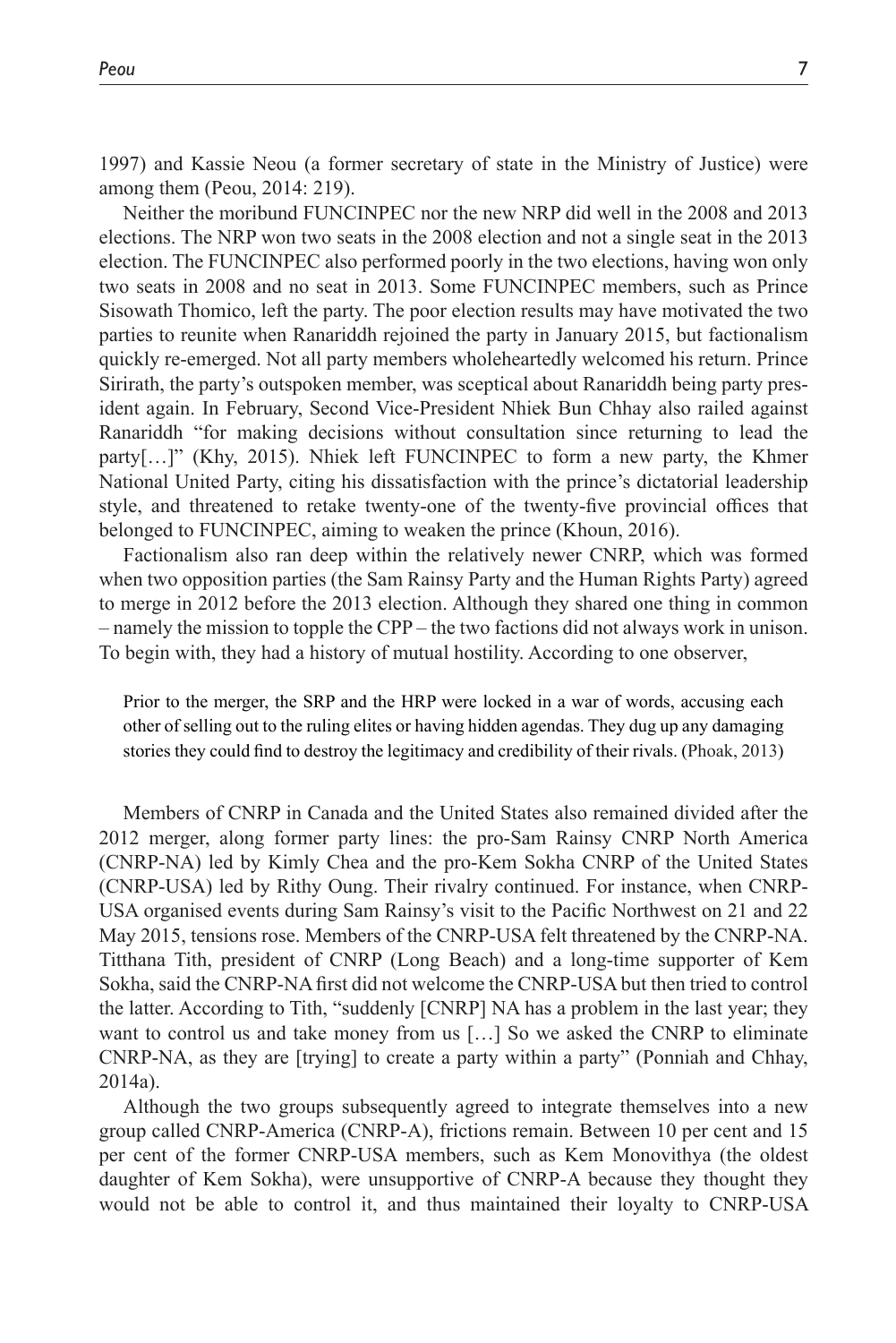(Interview 5 November 2019). Following Sam Rainsy's resignation from his position as president of the CNRP in 2017 after he left the country because of the CPP's legal actions against him, Kem Sokha took on the challenge of being the sole leader of the party. However, it is far from clear whether he was able to weaken the kind of factionalism that afflicted the party. Sam Rainsy questioned Kem's ability to lead the party while in jail. CNRP-A then agreed to let Sam Rainsy lead the movement. In December 2018, CNRP held its world conference in Atlanta (in which some 700 members attended) to appoint Sam Rainsy as acting president. Monovithya Kem was given a major role within the party but refused to accept it. Her father also "rejected the legitimacy of the Atlanta meeting," apparently accusing Sam Rainsy of taking unilateral action to seize power within the party ([Willemyns, 2018\)](#page-21-1).

In short, the CPP has now become Cambodia's strongest and least-factionalised party and none of the opposition parties now enjoy the same level of institutional or organisational development. The major parties opposing the CPP have either disappeared or hardly functioned, suffering from infighting and political repression by the CPP. What can be said about this political development is that the multi-party institutionalised after the Paris Peace Agreements has come to an end. The CPP has become the party in full control of the three branches of government, but this does not suggest that the ruling party is now free from factionalism either. As will be seen, the fact that Hun Sen has appointed his family members to top positions of leadership suggests his lack of confidence in the ability of other CPP leaders to stay loyal to him.

## **Explaining Interparty and Intraparty Factionalism**

What explains the interparty and intraparty factional dynamics in Cambodian politics? Much of what has been written about Cambodia tends to focus on political culture characterised by traditional authoritarianism or neo-authoritarianism. Political culture does help explain why civil–military authoritarianism persists in Cambodian politics, especially if we look closely at how party leaders' decisions tend to be made unilaterally or how inability keeps their parties united and institutionalised, but political culture is also a by-product of history and ideas or ideology and cannot explain change and variation within the party system. Cambodian politics has created a historically entrenched path dependence of civil–military relations ([Chambers, 2015\)](#page-19-4). Throughout Cambodian history the culture of self-fulfilment or personalism has not only been incompatible with commitment to the public good ([Lichterman, 1995\)](#page-20-10), but it also appears to be a major source of political factionalism. If there is one cultural characteristic that still persits today, it is the one of mutual distrust. One Cambodian proverb sums it up well: "When the water rises, the fish eat the ants; when the water recedes the ants eat the fish." This culture, however, does not fully explain the persistnece of factionalism and why some political parties are more factionalised than others or why some leaders are more politically effective and successful than others.

While the culture of personalism appears to persist in Cambodia, personal politics needs to be put in the historical context of state development over a long period of time.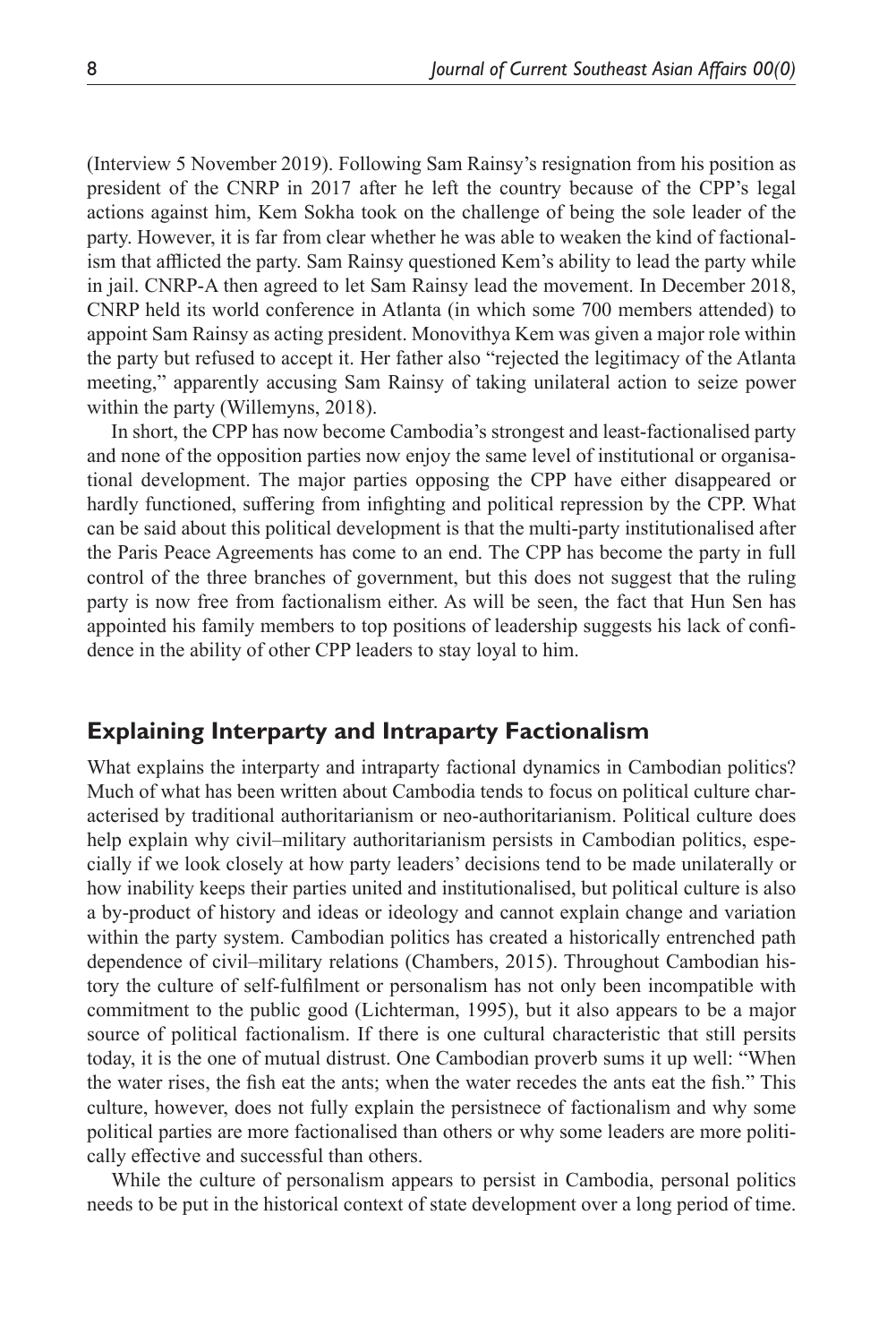As will be discussed, historical events such as foreign invasions, colonial rule, civil wars, and political violence under authoritarian regimes (especially under the Khmer Rouge regime) have made it extremely difficult, if not impossible, for the state to become institutionally strong enough to mitigate the violence-prone dynamics of interparty and intraparty factionalism.

The persistence of severe factional politics in Cambodia is the manifestation of a structurally weak state, despite efforts by leaders to build national unity and promote national solidarity. Within this structural context, one thing is certain: neither religion nor ideology seems to have tamed political factionalism and they have in fact exacerbated this political dynamic. As the main religion in Cambodia from at least the fifth century, for instance, Buddhism on its own has done little to pacify religious and political rivalries. Although Cambodians regard themselves as sharing the same identity based on Buddhism ("to be Khmer is to be Buddhist"), this religious identity has failed to bring about national unity. After gaining for his country freedom from French colonial rule (1863–1953), the successful effort that made him known as "father of independence," Norodom Sihanouk promoted a type of "Buddhist socialism," but failed to bring about national unity as factional politics grew deep to the point where his own defence minister staged a successful coup against him. Buddhism itself has become a source of political factionalism. Although Buddhism has been treated as state religion (with the exception of its abolition under the Khmer Rouge regime), [Harris \(2001\)](#page-19-5) identifies five major Buddhist groupings in Cambodia: Mohanikay modernists, Thommayut, young monks, Mohanikay hierarchy, and unreformed Mohanikay.

Modern ideologies such as liberalism and communism did not bring an end to factionalism either. Liberal democracy was introduced after World War II but was drowned by Prince Sihanouk's repressive crackdowns on his political opponents. Factionalism flourished under his rule, as rivalry among ideological elites grew ([Smith,](#page-21-2) [1968](#page-21-2)). Liberal democracy was reintroduced in 1970 but lasted less than five years when the revolutionary Khmer Rouge defeated the pro-US government. The Khmer Rouge leadership embraced communism in the form of Marxism–Maoism, but it then fell apart. Instead of building peace and achieving national solidarity, the communist regime turned the country into "killing fields." Socialist nationalism may have been the regime's ideological force to build a just society, but the reality was different: the regime committed mass atrocities against former enemies and innocent civilians; it then self-destructed and plunged the country into another war ([Hinton, 1998](#page-19-6); [Peou,](#page-20-11) [2013](#page-20-11)).

The failure of building national unity because of extreme political factionalism cannot be fully understood without taking into account the historical fact that the Cambodian state had suffered from structural fragilities for centuries. Cambodian "history is filled with rebellions and civil wars" ([Chandler, 1993: 25](#page-19-7)). In the pre-Angkorian period, "Cambodia was not an integrated despotic state. Instead, it was a collection and a sequence of principalities sharing a despotic language of politics and control[...] they were rivals of each other and thus independent" (25–26). Although the country became "more politically coherent" in the eighth century and subsequently its bureaucracy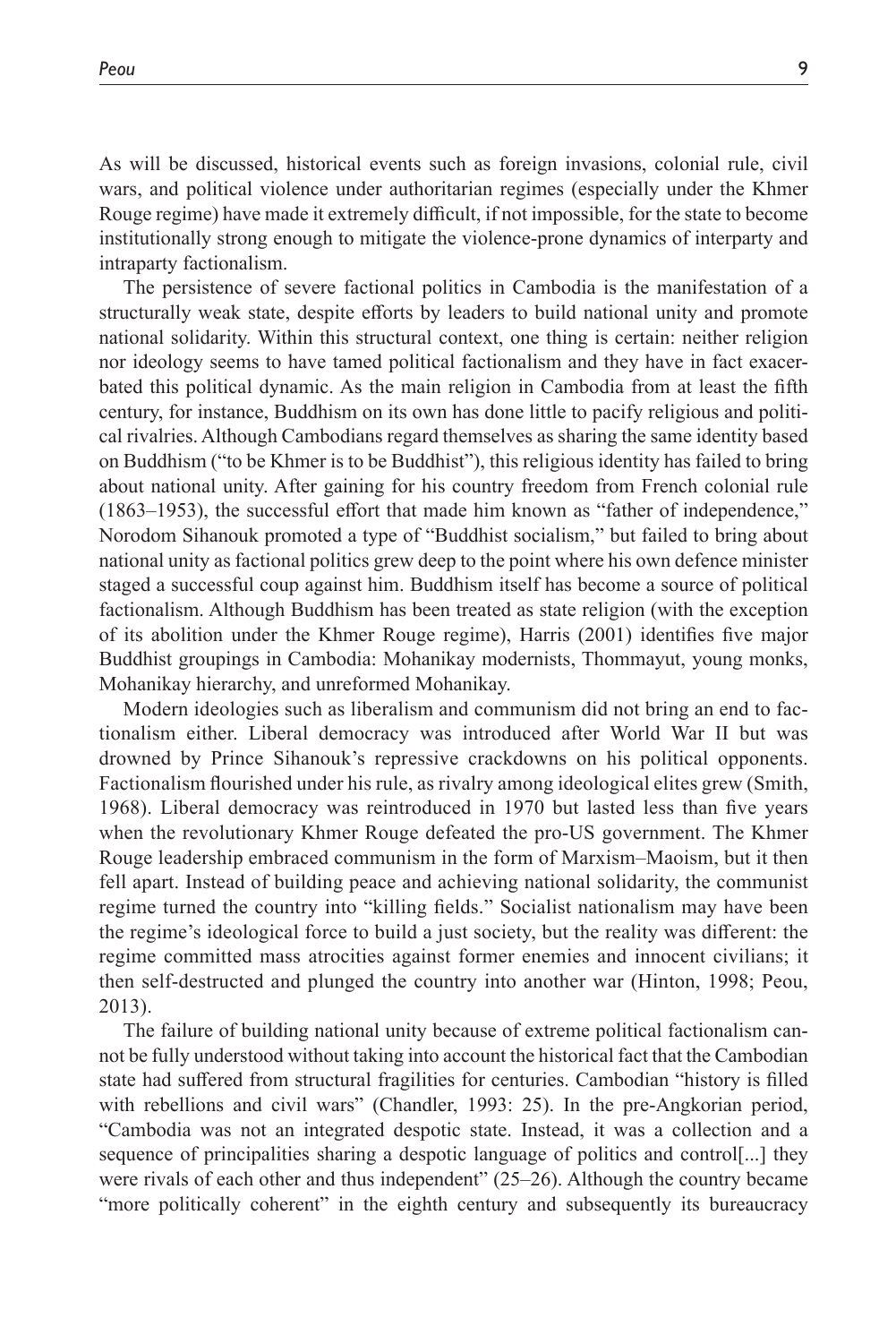became "highly developed" (26, 63), the development of state institutions did not continue:

By the end of the eighteenth century, Cambodia has been devastated by civil wars and invasions from both sides [Thailand and Vietnam]; it was even without a monarch for fifteen years. The early 1800s […] formed perhaps the darkest portion of the dark ages. (4)

Cambodia had been historically subjected to interference and control by both neighbouring countries (Thailand and Vietnam), which "began to undermine Cambodian authority in the east" from the seventeenth century on ([Leifer, 1961–1962: 361](#page-20-12)). Cambodia lost its independence to France in the 1860s, which further weakened the monarchy as the main state institution. The country did not emerge as an independent state until the early 1950s, but French colonial rule had given rise to both nationalism and factionalism. The 1863 Treaty of Friendship, Commerce and French Protection allowed France to assume control over Cambodia's foreign and defence policy matters and significantly restricted the political role of King Norodom (1834–1904). The French also preferred Norodom's half-brother Sisowath and did what they could to undermine the king. Nationalism grew under French colonial rule but then gave way to factionalism after independence. Although King Sihanouk helped fight for independence and became head of state after his abdication, Cambodia's political stability did not last. Political factions formed political parties to compete in elections, but did not have enough time and opportunity to become institutionalised. [Leifer \(1968\)](#page-20-13) argues that the process of institutionalisation failed. Parties were subjected to political repression carried out by Prince Sihanouk, who sought to preserve his party, *Sangkum Reastr Niyum*, as the country's dominant party. Armed rebellions began after the mid-1960s and the country fell into the state of war, after Sihanouk was overthrown by his defence minister. New parties emerged but had no time to grow institutionally. They died when the Khmer Rouge came to power in 1975.

The Khmer Rouge regime destroyed all existing state and social institutions, leaving the country with only the revolutionary movement in power, but this destruction did not stop the regime from succumbing to factionalism. Once in power, the new regime experienced intense struggles for power ([Peou, 2000\)](#page-20-14). In fact, the purges carried out by the Pol Pot leadership against those accused of treason were also symptomatic of severe factionalism within the new regime. The communist party was the dominant state institution led by top communist leaders who left the country with no institutional structures after they were driven out of power after the Vietnamese invasion late in 1978. The new pro-Vietnam regime, the PRK, was quickly built from scratch, but the war it waged against the CGDK prevented institution building ([Peou, 2000\)](#page-20-14). The CGDK posed a threat to the PRK's efforts at nation and administration rebuilding ([Slocomb, 2001](#page-21-3)). By the end of the 1980s, the Cambodian state remained weakened by the war. The PRK turned SOC was one of the four warring factions, which could not eliminate each other by force, and was under international pressure to sign a peace agreement in 1991. As noted earlier, interparty factionalism did not die down after that; however, intraparty factionalism became increasingly evident.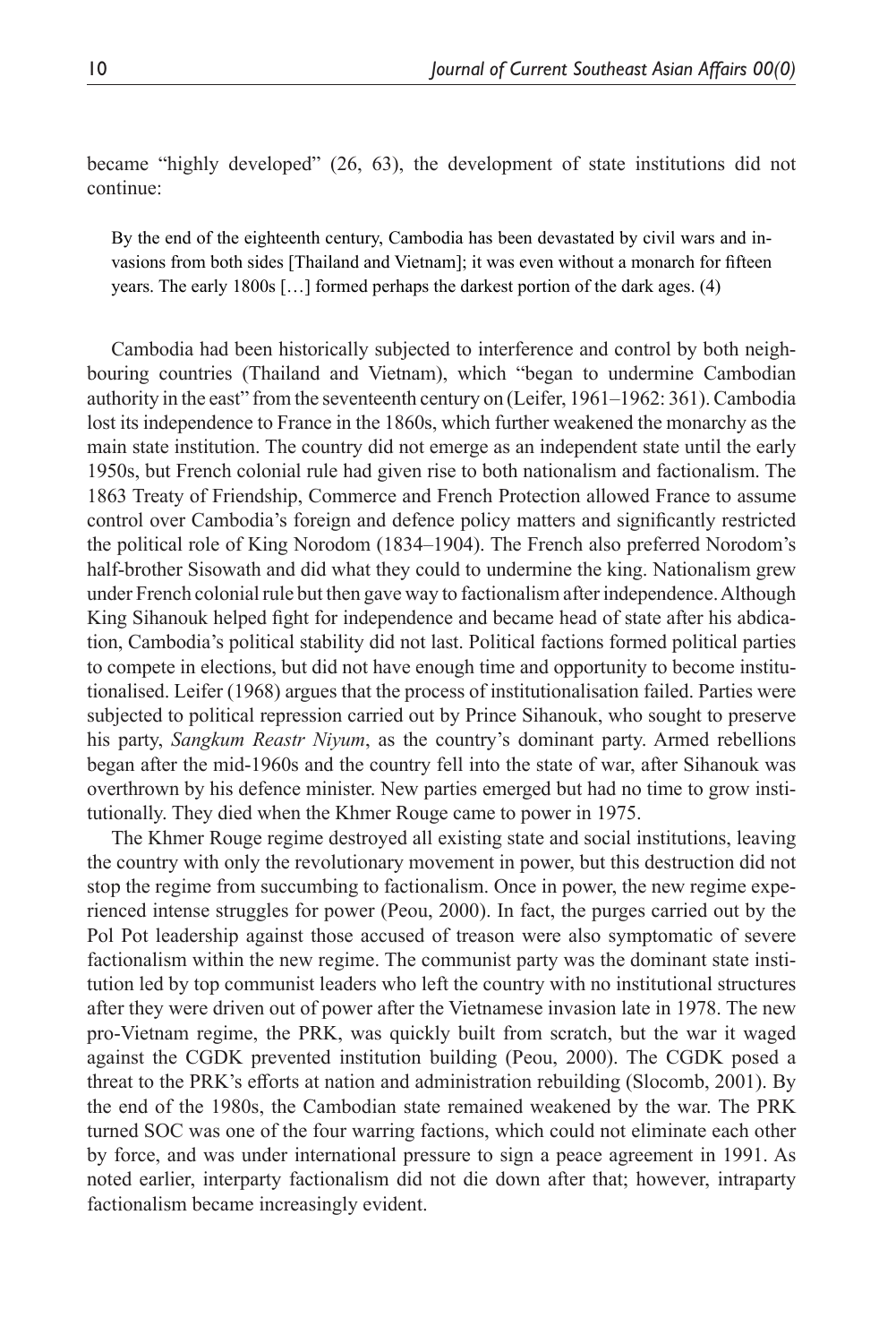What explains intraparty factionalism? Historically, political parties were subjected to infighting, but this phenomenon may have something to do with more than the fact that Cambodia has been a weak state. Intraparty factionalism appears to be the manifestation of personalism (loosely defined as a tendency to personalise power or institutions such as parties). Throughout Cambodian history, personal rivalry among royal family members continued unabated. After World War II, members of the royal family competed with each other for power. For instance, Prince Sisovath Yuthevong led the Democratic Party and Prince Norodom Norindeth led the Liberal party. More recently, even King Sihanouk's sons did not work together to strengthen the party their father had built. While Ranariddh led FUNCINPEC, his half-brother Chakrapong joined the CPP, then protested against the 1993 election results, and even declared the seven eastern provinces as "*Samdech Euv* Autonomous Zone." In 1994, the government led by Ranariddh arrested Chakrapong for allegedly having plotted a coup. When Ranariddh fired Sam Rainsy in 1994, Prince Norodom Sirivudh (Ranariddh's half-brother and minister of foreign affairs at the time) sided with the former finance minister and resigned in protest against the prince's decision. This type of family rivalry continued, as noted earlier.

My interviews with officials within royalist circles over the years reveal that they had little respect for Ranariddh as party leader because of his personal behaviour. He was accused of failing to provide leadership or being unable to unify the party. According to close observers, he also "did not read, nor write, nor did he work hard. He had no sense of nationalism, no administrative experience, and was obsessed with women and money" (Interview, 21 October 2016). He did not get along with other party leaders who disagreed with him. When he joined the armed resistance in 1983, he took steps unpopular among some top royalists. Resistance against his leadership began as early as 1985. His relationship with his minister of finance, Sam Rainsy, deteriorated soon after the coalition government had been formed because the latter challenged his authority by saying publicly that the government was corrupt. Nhiek Bun Chhay alleged that Ranariddh made decisions for the party without consultation with its members. For instance, the prince appointed twenty-four of his loyalists to the party's general secretariat, instead of selecting candidates from the membership base (Interview, 21 October 2016). The prince's personality may also have much to do with the fact that he relied more on his status as a member of the royal family and less on performance legitimacy. He expected party members to stay loyal and obedient to him regardless of what he did or said. After all, he is the son of King Sihanouk, who formed the party, and saw his personal status as the major source of legitimacy.

But personalisation of decision-making is not only inherent within the royal family and their parties, since leaders of other parties also tend to make unilateral decisions. Personalism exists within the BLDP and CNRP, whose members were not royal family members. Sam Rainsy emerged as an internationally popular political figure, but his party's organisational structures were minimal and terribly weak. Sam Rainsy devoted little of his attention to building party structures and he was seen as still operating his party more or less as a "rescue mission" in the context of "guerrilla warfare" (Interview: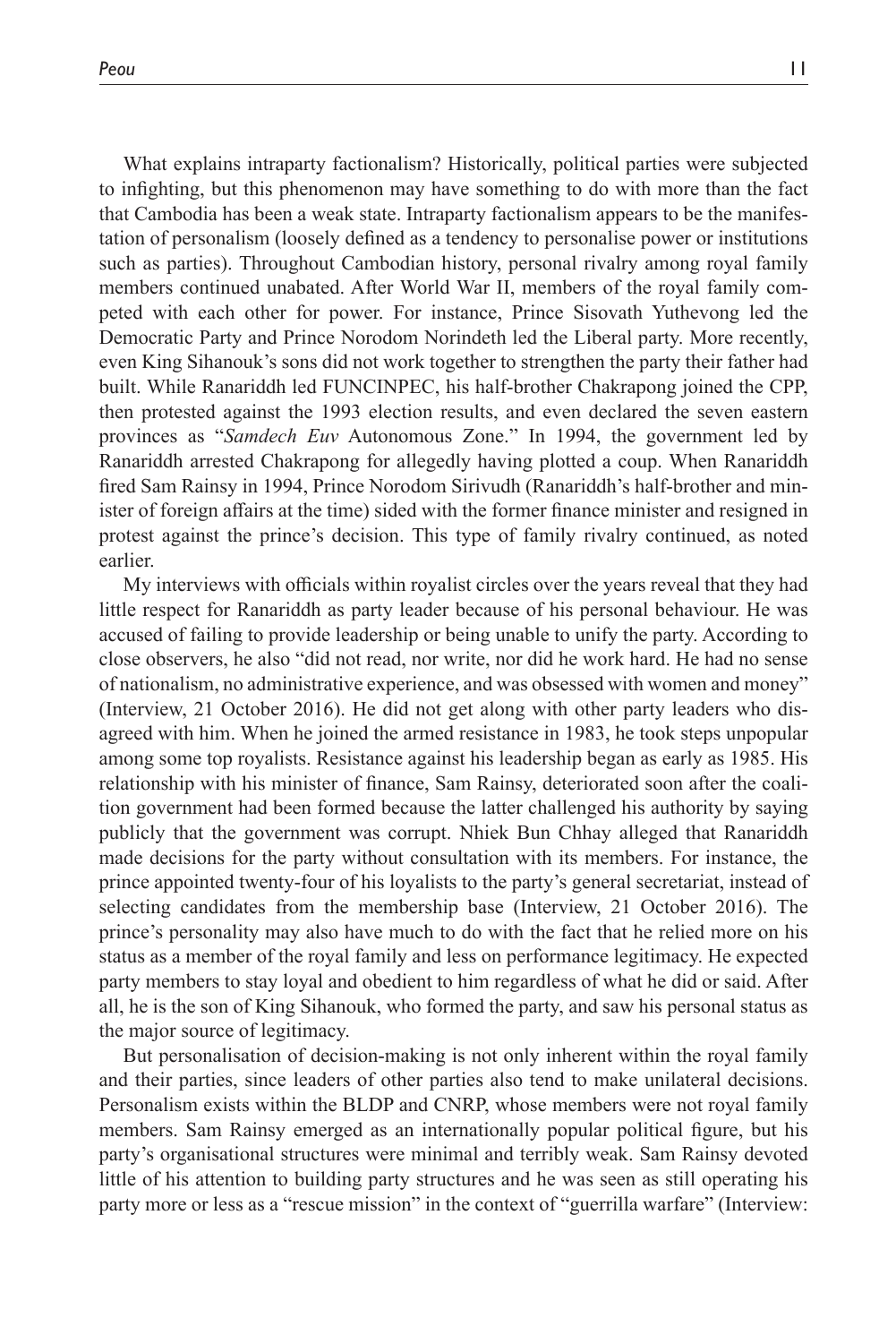11 November 2016). While highly critical of Hun Sen, Sam Rainsy did not tolerate critics within his party and would marginalise anyone accused of disloyalty. The problem with the CNRP that Sam Rainsy led was that it still looked more like a loose network of individuals who wanted to see Hun Sen removed from power rather than building a political party that would be highly institutionalised. According to Ou Virak, an observer of Cambodian politics, "The CNRP has no real platform, no real structure in place to take power and no real policies." He added, "There are promises, but there are no people who have focused on policies and become experts. So there's no possible minister of health, education, transport, energy, et cetera. That has long been a problem" (cited in [Hutt, 2016a](#page-20-15), 2016[b](#page-20-16)). Because of the charges against him by the CPP government, Sam went into exile in late 2017, leaving Kem Sokha to run party affairs on a daily basis, but the latter did not devote much of his time to the building of his party's organisational structures. He relied more and more on his daughter Kem Monovithyato keep his faction going, but she is also like Sam Rainsy: both have "strong personality" ([Yap, 2019](#page-21-4)) and are known to not work well with others.

A history of distrust and fear of betrayal tends to leave party leaders and members unable to take effective collective action that would mitigate factionalism. One of the great difficulties that political parties in Cambodia have experienced is that they have a sense of insecurity deepened by the lack of trust rather than by their bad intentions. No regime in Cambodia has done more to destroy trust than when the Khmer Rouge was in power, but the regime itself also experienced extreme insecurity ([Peou, 2018\)](#page-20-4). Mutual trust among Cambodians has since developed only to a limited degree. A few examples should shed some light on this point. Son Sann, as noted earlier, formed his Son Sann Party after the BLDP had succumbed to factional infighting. Sam Rainsy first formed Khmer Nation's Party but later renamed it as Sam Rainsy Party. By doing so, Son Sann and Sam Rainsy may have been convinced that others inside the party or outside (especially CPP leaders such as Hun Sen and the courts under their control) would be able to break up their parties [\(Van, 2019](#page-21-5)). More can be said about NRP, formed after the prince had been ousted from FUNCINPEC. Hun Sen does not appear to trust anyone either. As a former Khmer Rouge commander, he has a history of facing violent purges by the Pol Pot leadership in 1977–1978. He escaped to Vietnam and relied on foreign powers (first Vietnam and later China) to help him tilt the balance of power against his opponents. As someone accused of having violated human rights and with a case against him taken to the International Criminal Court, he could not place his trust in anyone who could turn against him. Another reason he has shown little cooperation toward the Khmer Rouge tribunal has much to do with the fact it may press ahead with the idea of seeking to prosecute his loyalists. What matter most in Cambodian politics are political perceptions shaped by personal experiences.

In summary, factionalism in Cambodian politics has been driven on one level by the culture of personalism that remains pervasive today. A collective identity or nationalism only exists faintly in the imagination of Cambodian people and their leaders. Neither political culture rooted in Buddhism nor political ideologies (adopted at different times to promote national unity and solidarity) have mitigated interparty and intraparty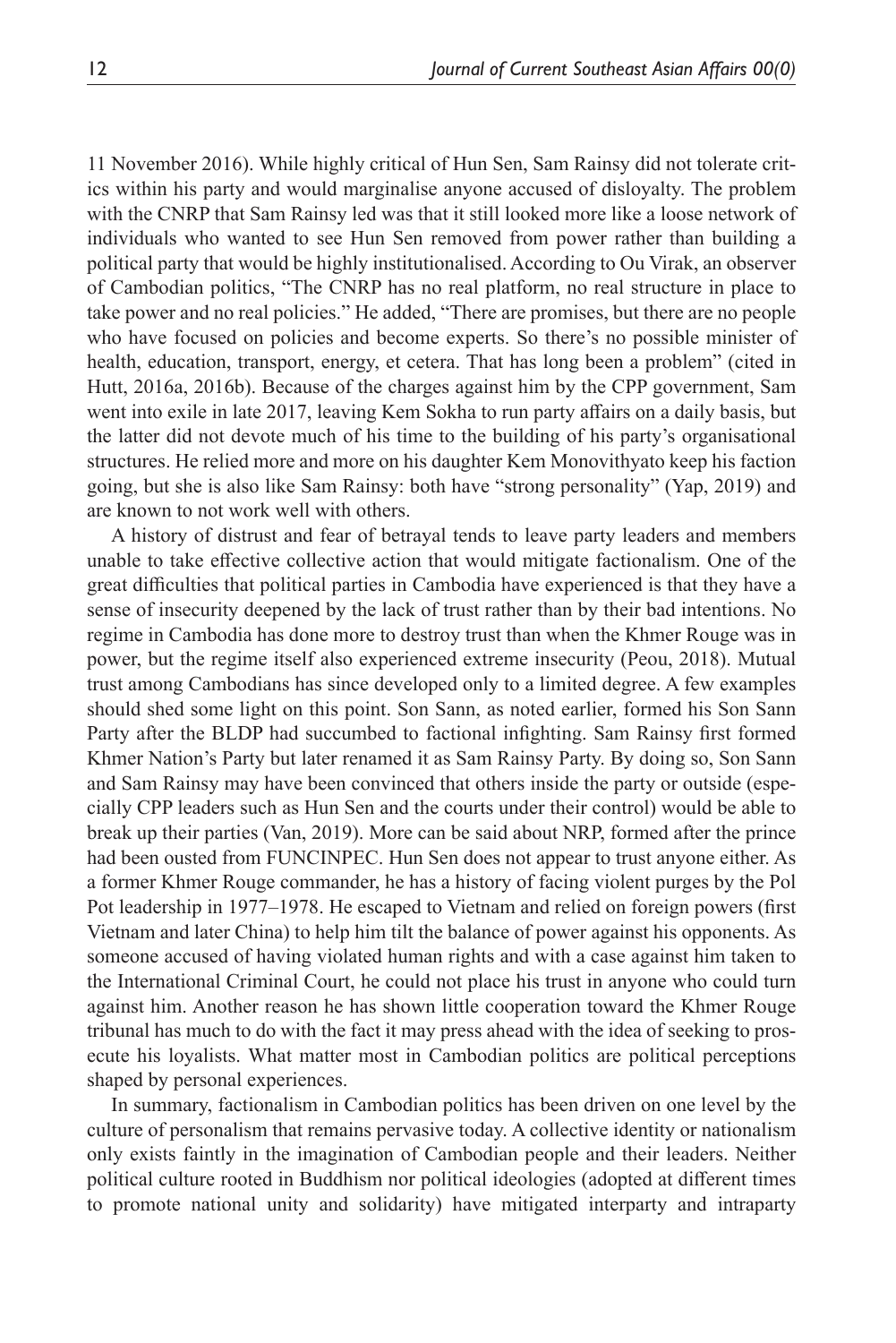factionalism, which can be reduced almost to the personal level. The extreme fragility of the Cambodian state is the main culprit and can be traced back to before the rise of the Khmer Empire and after its fall when it was weakened by foreign invasions and occupations, as well as political violence and civil wars. The fractured state has since left Cambodians involved in politics struggling for personal power and security, instead of working together to build and strengthen institutions (such as the executive, legislative, and judicial branches of government as well as political parties). The culture of personalism, however, should not be understood to mean that only Cambodians engage in such factional politics. After all, factionalism exists in all societies (as the special issue of this journal also shows). This culture is not uniquely Cambodian either, since it is structurally and historically rooted. British philosopher Thomas Hobbes famously hypothesised a world without a strong sovereign (the *Leviathan*) by stating that it is a world where the "war of every man against every man" is waged ([Schochet, 1967](#page-21-6)). The Khmer Empire emerged as a strong state governed by a powerful monarch ([Chandler, 1993: 49\)](#page-19-7), the traditional *Leviathan*, but did not last. Due to a series of historical tragedies, the Khmer state disintegrated and never had a real chance to recover or develop strong institutions. This helps explain why personalism in this country has trumped collectivism or prevailed upon any sense of solidarity, but this tendency should not be treated to mean that Cambodians are worse than other peoples. They are just a people who have inherited a historical legacy that still perpetuates factionalism. In short, the kind of personalism that has plagued Cambodian politics appears to be deeply rooted in the structural fragility of the Cambodian state and political parties, if not in Hobbes' hypothetical state of nature.

# **Intraparty Factionalism: Why the CPP Has Become Least Factionalised**

Although it argues that factionalism exists in all societies and that intraparty factionalism in Cambodia remains pervasive, this article still seeks to answer two other theoretical questions: Why has the CPP become comparatively least factionalised? Is this development conducive to the process of mitigating political factionalism in the future? As will be shown, the CPP has been more successful than other parties in minimising intraparty factionalism because of the Hun Sen faction's ability to weaken not only opposition parties but also its rival CPP faction led by Chea Sim. Historical institutionalism (not political culture in a broad sense as often assumed by Cambodia scholars who tend to place much emphasis on traditional sources of political legitimacy) sheds some light on this development to the extent that the ruling party has inherited the strongest party structure developed in the 1980s, when compared to the opposition parties' structures, and that the Hun Sen faction has been more effective than the Chea Sim faction because Hun Sen was more capable of consolidating his political power.

Compared to other opposition parties, the PRPK/CPP emerged as a far more institutionalised party in the 1980s. Unlike FUNCINPEC and BLDP, which formed as part of the armed resistance or liberation movement against the PRK/SOC regime, the CPP has its beginning as a political party that was far more structured and organised. In the 1980s,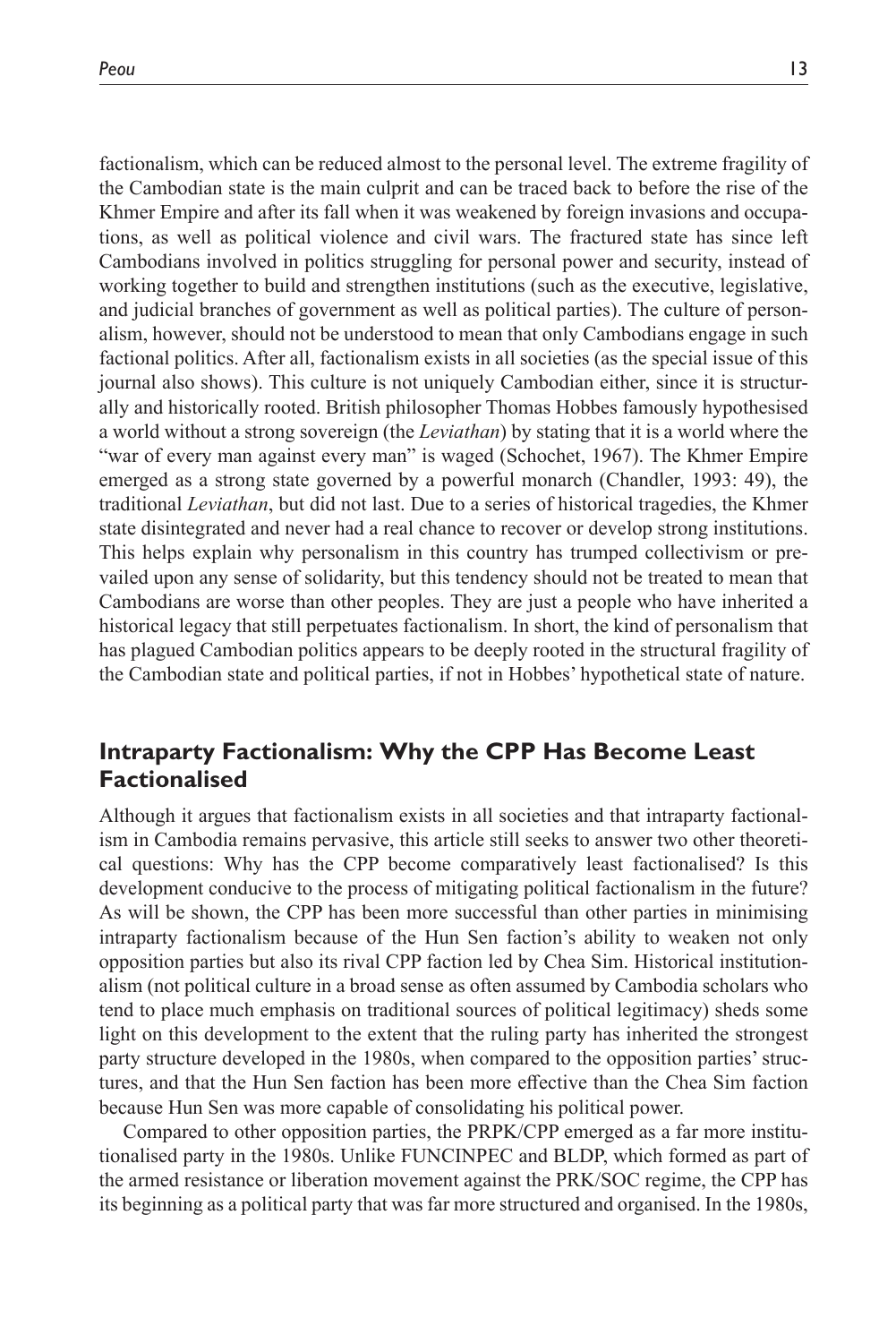the party had a central committee with sixty-four members whose work was carried out by a Politburo, which included the heads of the army, the police, the Supreme Court, and the National Bank. Few things have changed since the Paris Peace Agreements were signed in 1991. The CPP's institutional or organisational continuity reveals a number of things. First, CPP leaders (most notably Hun Sen) have relied on traditional sources of legitimacy enhancement, such as making themselves seen by people as descendants of popular ancient kings through religious and superstitious rituals ([Norén-Nilsson, 2016](#page-20-17)). This traditional means alone, however, should not be seen as the institutional tool effectively used by CPP leaders to consolidate power. For instance, it is far from clear whether Cambodians genuinely regard Hun Sen as today's descendant of the ancient king named *Kân*. As noted in this article, nationalist appeals have not migrated factionalism.

Second, the legacy rooted in the PRK's ideology officially adopted to build its institutions matters more. Unlike the opposition parties, which had no coherent ideology (except their anti-communist and anti-CPP positions), the CPP relied on a more coherent ideology, known as Marxism–Leninism. The Revolutionary Party was regarded as "the leading force" of the state and society and the "core force of the great national solidarity and unity of all political forces," but its membership remained extremely limited [\(Ananbi, 1990](#page-19-8)). The CPP's organisational structure, while no longer based on a coherent ideology, remains intact.

Third, and more importantly, the CPP's political structure remained intact because of its leadership's ability to maintain it during the intervention of the UNTAC. Unlike FUNCINPEC and BLDP, which left border areas or war zones to enter the cities, the CPP had the advantage of maintaining its control over the political structure in much of the country. One of UNTAC's components, Civil Administration, failed to take control of the CPP government's key ministries: information, finance, foreign affairs, defence, and public security. According to Mats Berdal and Michael Leifer, "UNTAC's attempts to control the [CPP's] administration were in any effect wholly unsuccessful […] because SOC ministries and deliberately officials obstructed UNTAC" and "the SOC secret police operated as much as it had before" ([Berdal and Leifer, 1996: 44\)](#page-19-9). In fact, "UNTAC never attempted to exert effective direct control over the five key areas[…]" ([Thayer,](#page-21-7) [1998\)](#page-21-7). The CPP "tightly controlled the administration, police, and army and never allowed the United Nations to take over the five principal ministries of the [SOC] government" ([Jeldres, 2012: 86](#page-20-18)).

Fourth, the CPP's ideology, its relatively developed organisational structure, and its ability to maintain its political structures by resisting UNTAC alone did not keep the party from becoming factionalised to the extent that the other opposition parties experienced. Hun Sen also played the most important role in successfully weakening factionalism within his party. During the peace negotiation process in the late 1980s, Hun Sen worked against the Chea Sim faction by appointing six of his loyalists to the Supreme National Council, headed by Prince Sihanouk, as part of the peace agreements signed in 1991. Throughout the 1990s and the decade that followed, he took steps to eliminate challengers within his party, such as General Sin Song and General Sin Sen regarded as the architecture of the "A-Team attack squad during the UN mission."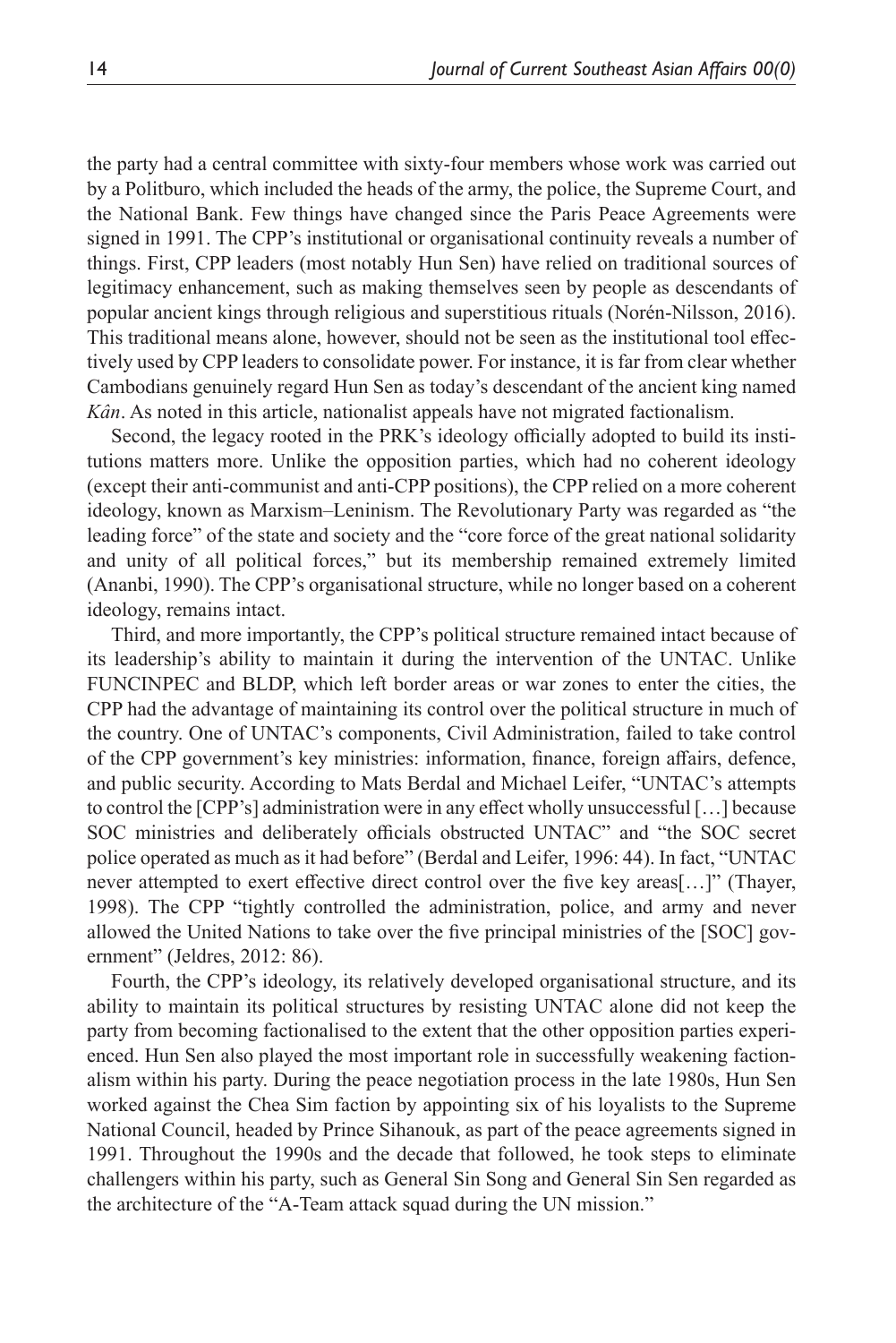Challenges to Hun Sen's leadership within the party have weakened further in recent years. Before the 2003 election, only six members of the twenty-one CPP Standing Committee members supported him, while ten rejected his candidacy and five remained undecided. <sup>1</sup>But whenever Chea Sim and his men took steps not in line with those of Hun Sen, the latter made efforts to stop them. The political balance of power between the two CPP camps shifted more decisively in favour of Hun Sen after the 2003 election. Apparently Chea Sim was under pressure from Hun Sen to retire from the party, as the latter worked to promote his loyalists. At an extraordinary meeting of the CPP Standing Committee on 2 July 2004, for instance, he took over the chairmanship in the absence of Chea Sim and Sar Kheng and declared in front of the sixteen members present that he was "the boss who decide[d] on the composition of the to-be-formed government" (cited in [Peou, 2007](#page-20-3)). Hun Sen slowly pushed out Chea Sim's supporters from key government posts, such as General Ke Kim Yan in 2009 and Chea Sim's bodyguard chief in 2011, before taking over the role as CPP president when Chea Sim died in 2015.

Still, institutional constraints within the party made it difficult for Hun Sen to eliminate the Chea Sim faction quickly, but at the same time allowed him to consolidate power through institutional channels, rather than through abolishing institutional structures. Institutional rules and procedures allowed Hun Sen as the CPP's vice-president to become president only after Chea died, but Hun Sen could not eliminate the Chea Sim faction completely because the CPP congress members voted to elect the CPP's Secretary-General Say Chhum and Interior Minister Sar Kheng (a leader in the Chea Sim faction) as co-vice-presidents. The Central Committee has also placed some constraints on Hun Sen's personal ambitions, but he still made an effort to consolidate his power within the party. He consolidated power by taking incremental steps to strengthen his powerbase within the party without making any real institutional reform. The party's organisational structure remains unchanged, except for the fact that its Central Committee and the Politburo have expanded to include more of Hun Sen's loyalists. In 2005, the Central Committee added 121 new members, most of whom were loyal to Hun Sen. Early in 2015, the number of committee members expanded to 545, having added 306 new members. As it expanded, the Central Committee allowed Hun Sen to take steps to consolidate his grip on power within the party by adding his supporters to the membership. For instance, the new members added to the Committee in 2015 included senior military and police officers, such as Chhuon Sovan, deputy commander of the armed forces, Hun Sen's bodyguard chief Hing Bun Heang, and Phnom Penh Military Police Commander Rath Sreang.

Fifth, if not finally, Hun Sen would not have been as successful as he has been had he not relied on his powerful bodyguard unit, whose number is now as high as 6,000 and the support of his family members, especially his children. The bodyguards have become the country's elite force: welltrained, wellequipped, and no doubt better paid than other regular military personnel (Interview, 21 October 2016; [Strangio, 2014: 73\)](#page-21-0). He has also been successful in consolidating personal power by getting his family members, including his children, to support him. When a helicopter crash killed the feared police chief, General Hok Lundy, in 2008 (also one of Hun Sen's loyalists and in-laws), he appointed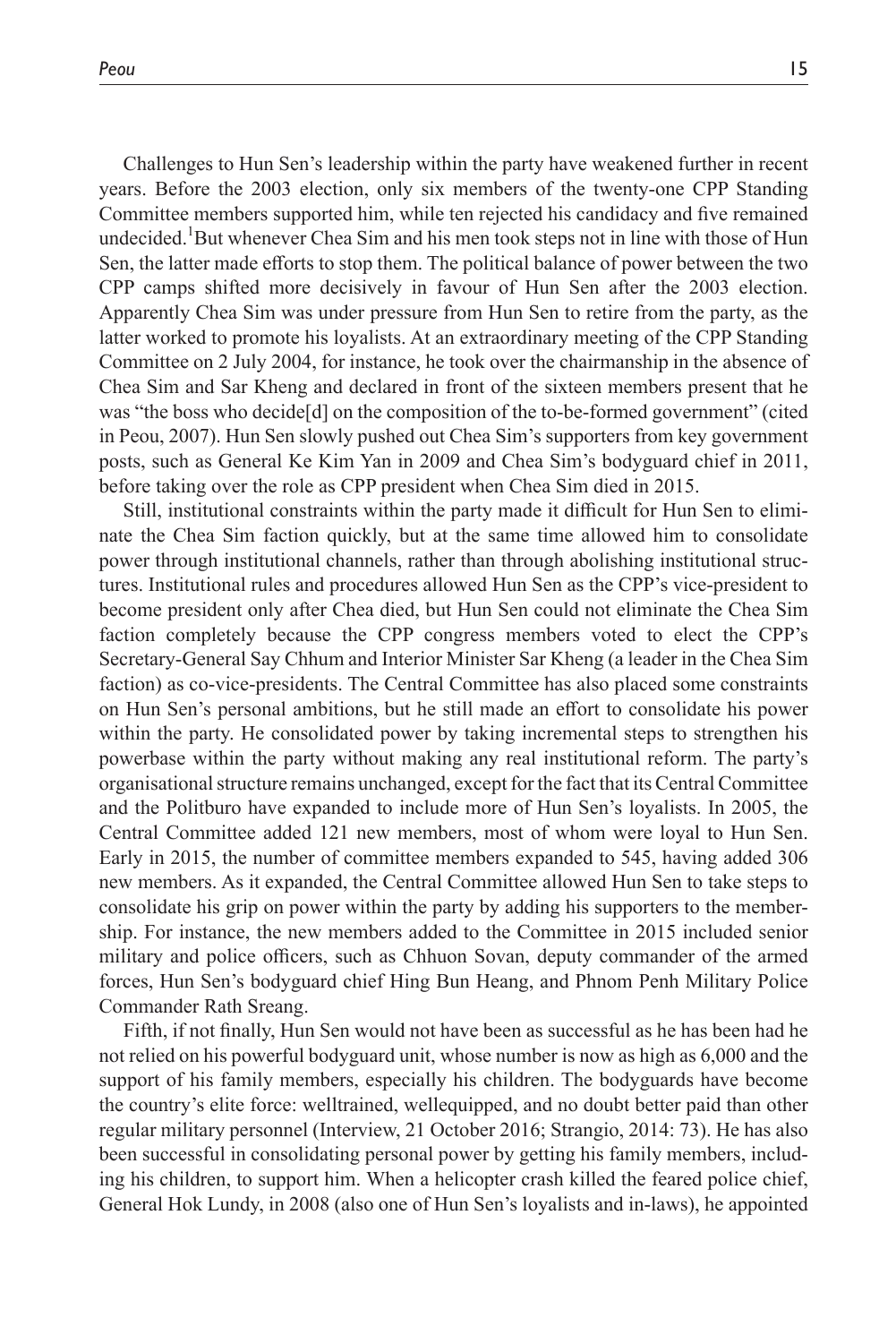his nephew-in-law, the deputy police chief at the time, to the top post. Hun Sen also elevated his sons to senior military and government positions. His eldest son, Hun Manet, who graduated from the US Military Academy at West Point but had no military experience, was appointed to three top positions within the armed forces- Vice-Chairman of the RCAF Joint General Staff, Deputy Commander of the Army and Commander of the 911 Airborne Brigade's Counter-Terrorism Unit as well as Deputy Commander of Hun Sen's Bodyguard Unit. Hun Manith, Hun Sen's second son, was appointed Deputy Head of the Military Intelligence Unit within the ministry of national defence. His third son, Hun Many, is a CPP lawmaker and leader of the CPP-Aligned Union of Youth Federations of Cambodia. Together his sons helped Hun Sen consolidate his power.

In addition to his appointment of loyalists to powerful positions, Hun Sen has made it difficult for CPP members to leave the party. He made sure to collect intelligence that could be used against his CPP opponents if and when they challenged his leadership. He has built up a network of spies who kept a close eye on anyone who is not loyal to him. A senior government official, for instance, was cited as saying that "Hun Sen is a person who follows up every bit of information, and all the information is in hands […] he has many intelligence agents in nightclubs, restaurants and hotels in Phnom Penh" ([Ponniah](#page-20-19) [and Vong, 2014b](#page-20-19)[\).](http://www.phnompenhpost.com/author/vong-sokheng/4) The prime minister is reported to have used corruption cases against CPP members who showed no or little loyalty to him or threatened his power. For instance, the removal of General Ke Kim Yan from his post was also based on the allegation that he had been involved in land deals allowing him to make a profit ([Strangio](#page-21-8) [and Thet, 2009](#page-21-8)). Most of Hun Sen's CPP opponents did not want to rock the boat, fearing the negative consequences of their rebellion against him or defection to other parties. A government official was quoted as saying that "No one dares to leave the CPP, because all their documents are in the hands of the Anti-Corruption Unit. So if you leave the CPP, all those documents will go to the court" ([Ponniah and Vong, 2014b](#page-20-19)). Hun Sen has been successful in preventing party members from defecting to other parties by also rewarding their compliance. He has hardly taken any action against top members of the armed forces and the judiciary despite the fact that they were corrupt. Corruption charges were usually laid against those who appeared to threaten him. Corruption has become a political weapon that Hun Sen has used to enrich CPP members who support him and weaken his political opponents.

Moreover, Hun Sen's overall political success can be attributed to the fact that post-Cold War global politics have worked in his favour. Unlike previous Cambodian leaders who were caught in the Cold War between world powers, he has been fortunate in terms of his ability to exploit external powers. Powerful states such as the United States and those in Europe have put pressure on the CPP to respect democratic rule and human rights, but none have done anything serious to undermine Hun Sen's power. He would not have risen to power as fast as he did if Vietnam had not given him the support he needed throughout the 1980s. As noted, Hanoi sought to create a Cambodian government that would be aligned with the Vietnamese policy agenda and found Hun Sen to be more trustworthy than Pen Sovann and Chea Sim. Hanoi's removal of Pen Sovann and its appointment of Hun Sen as prime minister in 1985 made it possible for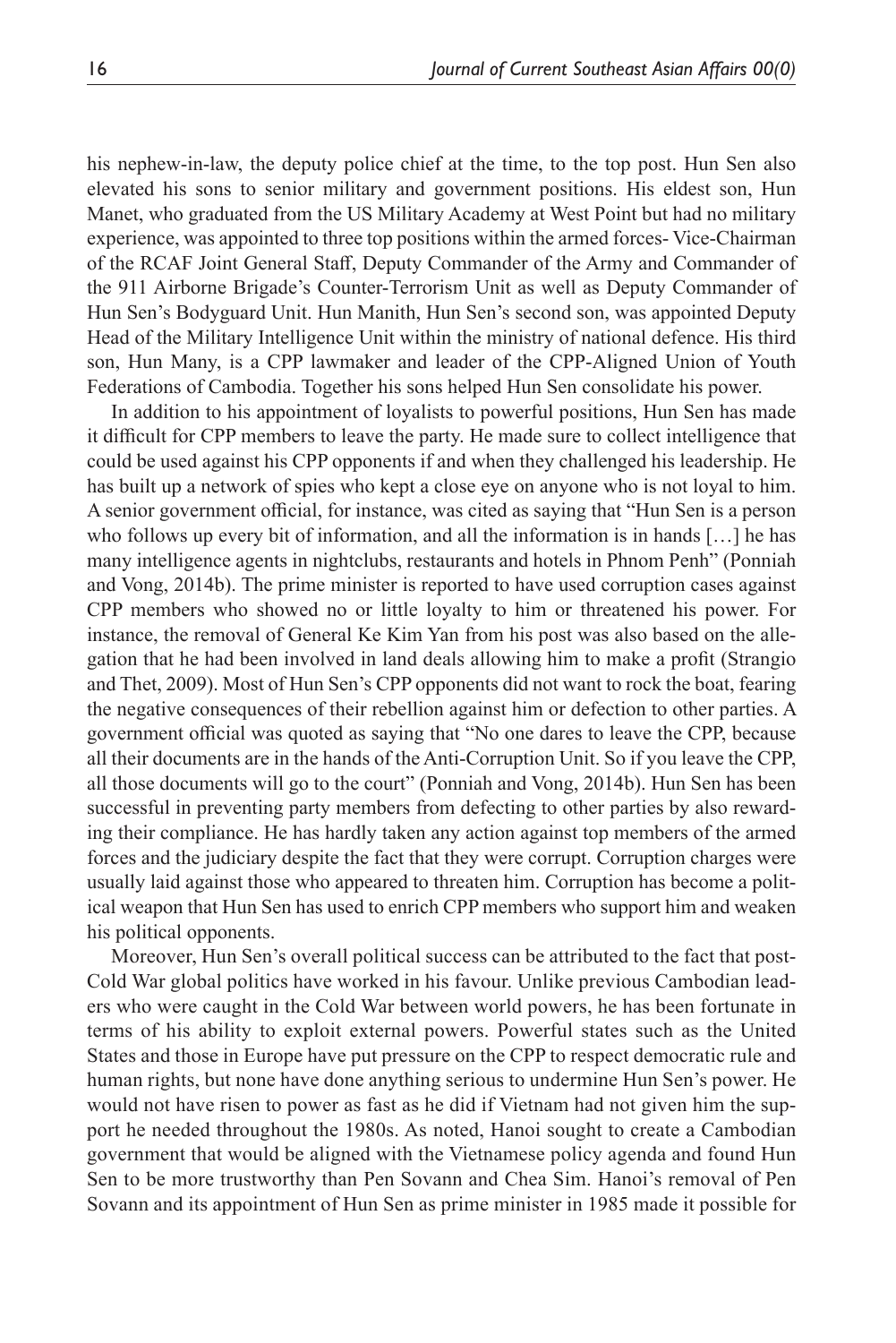Hun Sen to gain and expand political dominance in the country over the next thirty years.

The CPP leadership under Hun Sen's command has not in recent years been as close to Vietnam as it used to be, because of the shift in policy toward China. A government source put it bluntly:

2012 should be celebrated as the second independence for Cambodia (the first being independence from France in 1953). The country made a U-turn by moving away from Vietnam and closer to China. Cambodia has now become the best ally of China in Southeast Asia.

"Even Singapore accused us of being a Chinese puppet and wanted to kick us out of ASEAN," he continued, "but we don't really care. Singapore itself is a US puppet," he contended. He added,

Since 2012, Cambodian and Vietnamese delegations at important meetings hardly talked to each other. They only said hello to each other when they met in a hallway, but never went for a drink together. Leaders of the two countries did the same. (Interview, 28 September 2016)

Hun Sen became suspicious of Vietnamese intentions, and this was one reason why apparently he moved closer to China (Vietnam's historical arch-rival), which the CPP leadership viewed as countering the Vietnamese threat to Cambodia ([Chong, 2017](#page-19-11)) but also capable of protecting the party under the king's command. Beijing allegedly provided Hun Sen with a "private plane" marked "Kingdom of Cambodia," equipped with sophisticated devices and ready to come to Cambodia in an emergency situation. China did not trust pro-Western Sam Rainsy and saw Hun Sen (who worried about what Vietnam might do to him) as most capable of protecting China's interests and helped develop Khmer-Rouge areas along the Thai–Cambodian border.

Overall, the CPP has become less factionalised than any other parties largely because of the fact that Hun Sen has proved himself to be effective in weakening not only the opposition parties but also the Chea Sim faction; however, his overall success was the result of a thirty-year effort because of existing institutional constraints within the party. The CPP has become not only dominant, but also a party within which Hun Sen has become the dominant leader. This development can only be understood if we look at how the party emerged in the late 1980s, how its structures were built, and how the pro-Vietnam faction managed to consolidate its power by operating within the existing party structures initially set up by Vietnam. Thus, historical institutionalism helps make sense of the CPP's relative institutional strength and constraints on its members and its tendency to keep them at bay both from within the party and without, but this theoretical approach also needs to take into account individual political leaders' interests in pursuing power and their strategies within specific historical contexts.

Although it has become less factionalised than the opposition parties, the CPP is far from permanently unified. Hun Sen has emerged as the leader who holds the balance of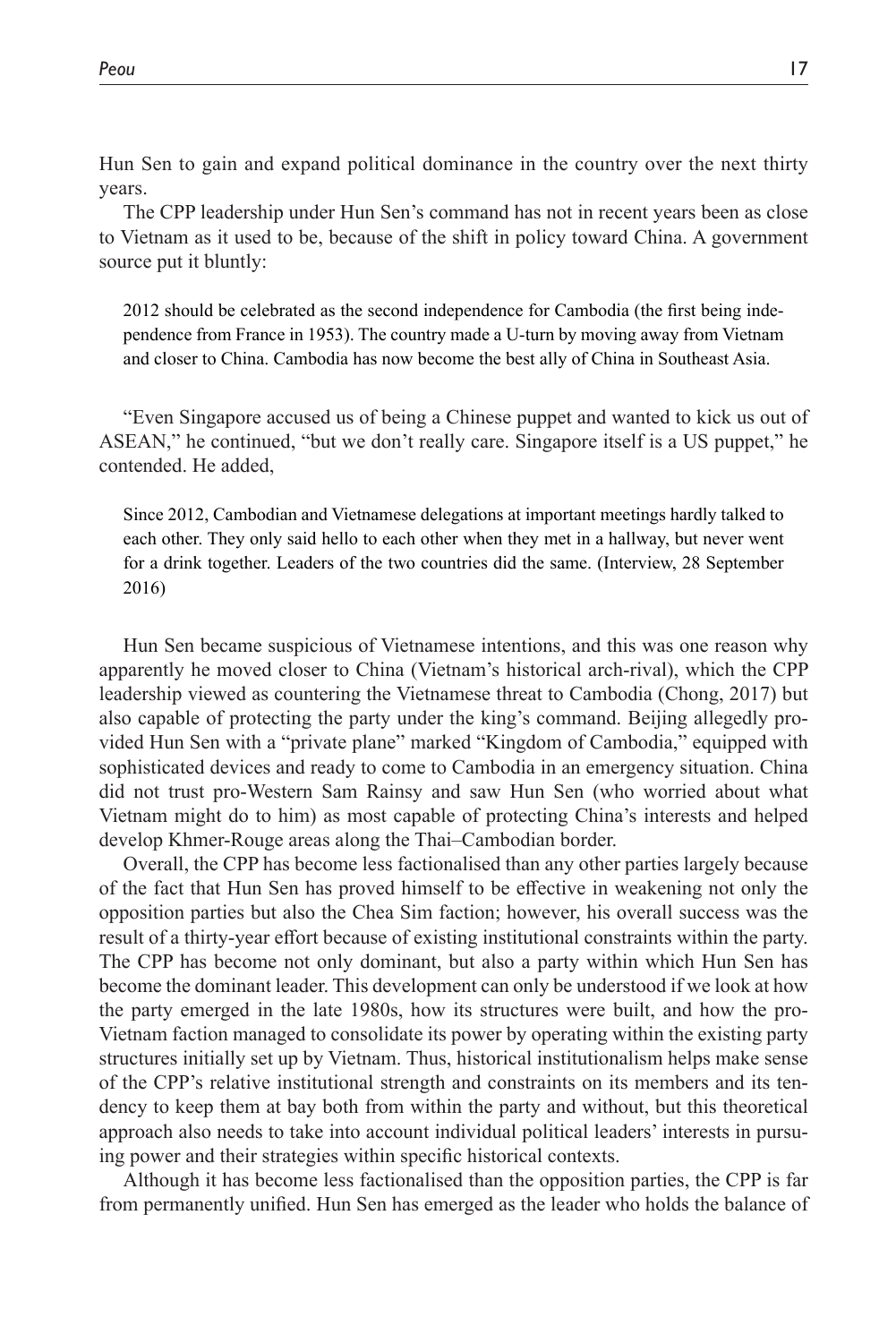power within the party, but his grip on power through the use of brutal force remains brittle. Factionalism within the party is subdued by force but has the potential to grow back the moment he faces new challenges. By concentrating much of his power in the hands of a smaller number of trusted family members and loyalists, he runs the risk of alienating other CPP members unless he is prepared to maintain their loyalty through various incentives such as offering material benefits (i.e. nominal government positions and corruption).<sup>[2](#page-19-12)</sup> What this also suggests is that his regime is unlikely to enhance his political legitimacy now still based largely on economic growth, which remains unsustainable because of threats of economic sanctions from Western democracies, which have been increasingly alarmed by the CPP's aggressive monopolisation of power ([Peou,](#page-20-20) [2019b](#page-20-20)). But economic sanctions are unlikely to stop CPP leaders' determination to stay in power because of authoritarian elites' ability to "outsmart" sanctions-sender actors, even if it means that staying in power would cause much suffering to their own ordinary citizens ([Peou, 2019a\)](#page-20-21).

In short, the CPP's overall success in weakening interparty factionalism and minimising factionalism within the party has brought about temporary stability, but this development remains unsustainable in the long run, especially in institutionally weak or fragile states. Personal politics in institutionally weak state and party structures has a way of quickly rejuvenating dormant factionalism when dominant leaders die or are driven out of power or when there are no prospects for change of top leadership and external threats to their survival are weak. No leader in this institutional or structural context could hold on to power indefinitely, since at some point something is bound to go wrong, but this is not something dominant leaders who worry about their immediate or long-term survival or security (like those in Cambodia) tend to care about too much until it is too late. Dictators may not know when to stop, but this study also shows that they cannot afford to stop because in their minds losing power could spell the end of their survival and possibly the survival of their families and supporters. Perhpas it is helpful to repeat the Cambodian proverb one more time: "When the water rises, the fish eat the ants; when the water recedes eat the fish." This helps explain why losing power is not an optoin for leaders like Hun Sen.

## **Conclusion**

Cambodia has gone through a centuries-old history of factionalism, but this case study also suggests that the political parties in this country are not factionalised to the same extent. The CPP has become less factionalised than any other parties that exist today. The balance of power between the major factions – one led by Chea Sim and the other by Hun Sen – shifted in favour of the latter, who still operated under the party's institutional constraints. In spite of the fact that he has been known as Cambodia's strongman, Hun Sen did not get his way as much or as fast as he would have liked; he pursued his interests by relying on the existing institutional structures to weaken opposition parties and his CPP opponents over time. He took incremental steps to consolidate his political power by destroying opposition parties and by not abolishing his party's established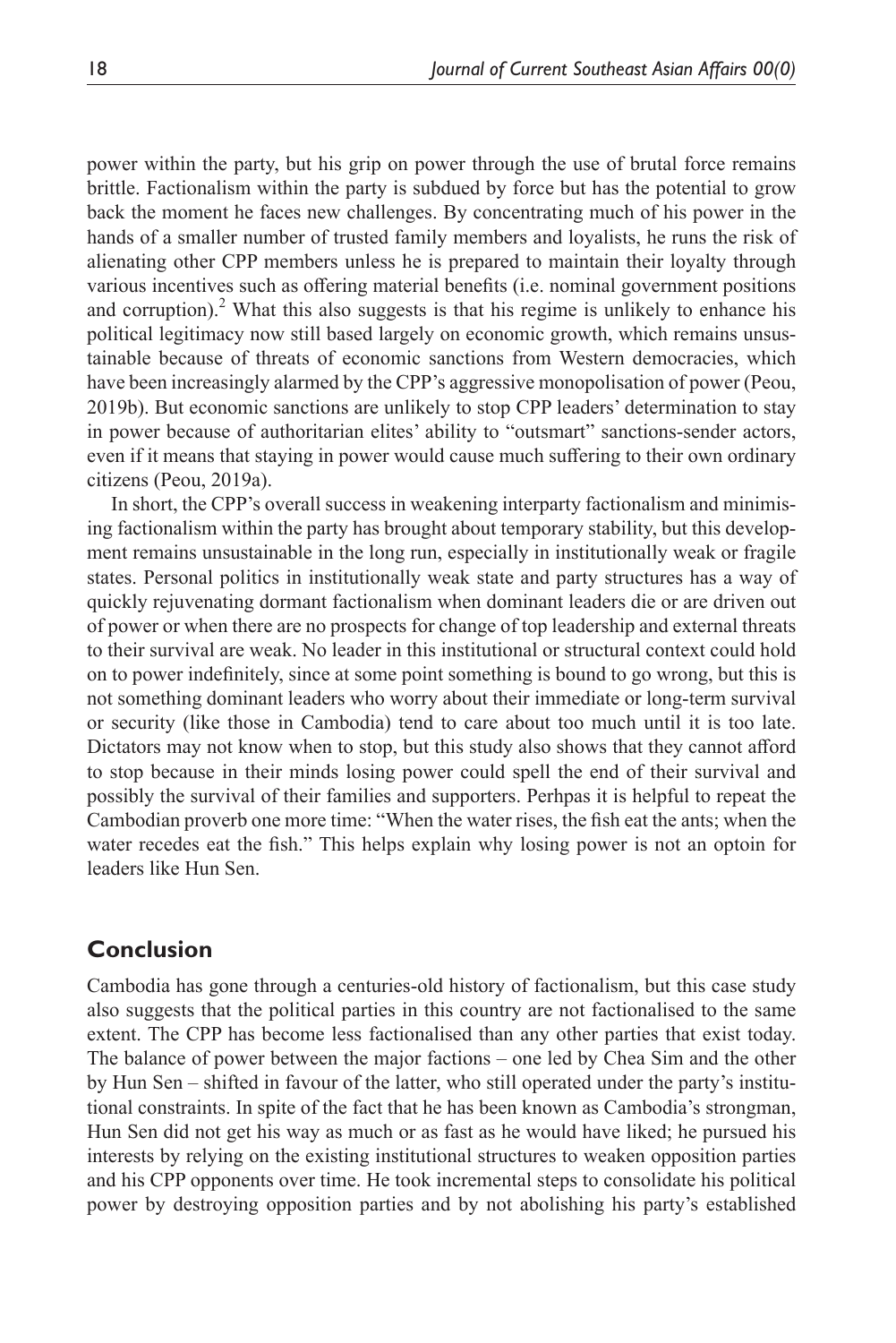procedures, rules, and decision-making processes that could also constrain other party members seen as threatening his power base. As the CPP becomes internally less factionalised because of his growing dominance, Hun Sen is likely to maintain his power within the party and will make sure that his political opponents will be unable to tip the balance of power in their favour because the politics of survival remains intense.

In contrast, the opposition parties have become far more factionalised than the CPP, if assessed in terms of the degrees of intraparty frictions and breakups or disintegration. The BLDP did not even survive long after the 1993 election and the FUNCINPEC has weakened to the point of becoming politically irrelevant. Part of the problem was that these parties were governed by leaders without party structures similar to those of the CPP. The BLDP and FUNCINPEC were established as resistance forces fighting against the PRK/SOC and Vietnamese occupation forces. They were transformed into political parties after the signing of the Paris Agreements and were run by top leaders such as Son Sann and Prince Ranariddh, who had the tendency to make unilateral decisions because of weak party structures, thus creating resentment, resistance, and rebellions among party members. These party leaders also did not develop effective mechanisms to discipline or reward party members, thus encouraging or allowing them to break ranks, form new parties, or defect to other parties. Why they were unable to institutonalize their parties requires more explanation, but evidence appears to suggest that they were partly naive in thinking that their good intentions alone were sufficient.

What opposition leaders or their supporters do not realize is that running a country requires more than having good intentions and viewing the repressive ruling party as bad or having bad intentions. Although it is too early to predict the future of the CNRP, it is clear the party remains factionalised at various levels along at least two major political lines, the former Sam Rainsy Party and the former Human Rights Party. The CNRP became a political party because the Sam Rainsy Party and Human Rights Party members shared an interest in defeating the CPP, but it is far from clear that they could even run the country effectively, if and when elected. Because their primary aim is to defeat the CPP without at the same time strengthening their party's procedures, rules, and decision-making processes that can reward and discipline their members effectively, the CNRP is not expected to become less factionalised or institutionally stronger and more effective.

In short, the Cambodia case helps shed some light on the persistence and different degrees of factionalism within the party system and within each political party. How political parties institutionally evolve depends much on how they get formed, are institutonally developed and the different ways leaders take action to pursue their interests. Seen in this context, historical institutionalism offers some explanatory power, but scholars should also take into account the fact that political actors pursue their interests in different ways and structural contexts and are not equally free to pursue them as they wish. Institutional constraints and the lack thereof matter, but their personalities and strategies help shed additional light on why some parties become more factionalised than others. The way forward for Cambodian party leaders and their supporters, if they wish to build national unity and solidarity, is to realise first and foremost that the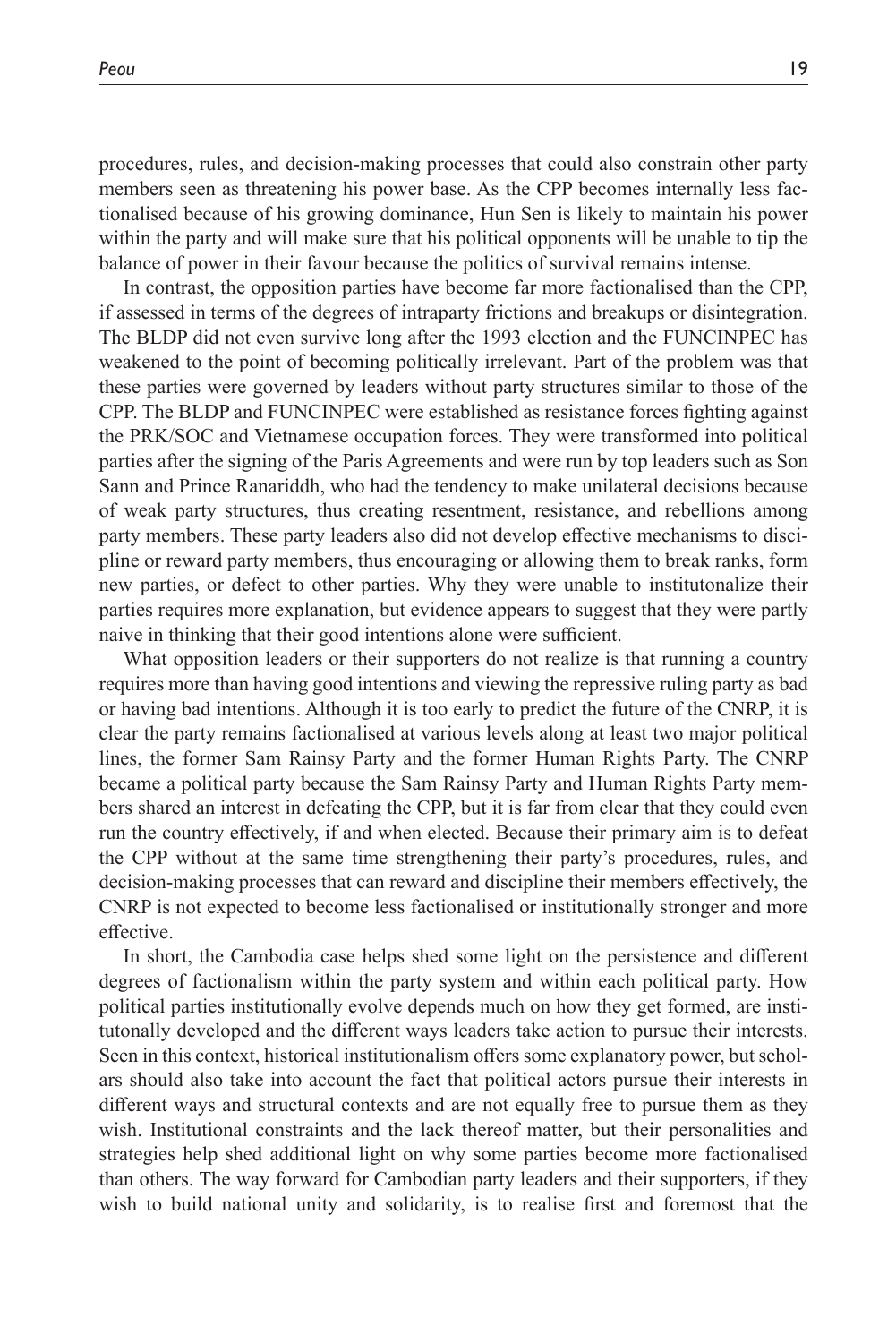structural fragilities of the state and their parties are the main culprit. Only then can they learn to build mutual trust that would help them turn their imagined collective identity into collective action for building national unity. But doing this is no easy task.

## **Declaration of Conflicting Interests**

The author(s) declared no potential conflicts of interest with respect to the research, authorship, and/or publication of this article.

## **Funding**

The author(s) received no financial support for the research, authorship, and/or publication of this article.

## **Notes**

- <span id="page-19-10"></span>1. [1] Hun Sen's supporters were Sok An, Hok Lundy, Tea Banh, Pol Saroeun, and Nguon Nhel; Chea Sim's supporters were Heng Samrin, Sar Kheng, Say Chhum, Ker Kim Yan, Chea Soth, Mat Ly, Bou Thang, Ney Pena, and Sim Ka; the undecided were Men Sam Orn, Im Chhun Lim, Kong Sam Ol, Dith Munty, and Say Phou Thang.
- <span id="page-19-12"></span>2. [2] Corruption in Cambodia and no doubt elsewhere in countries where state institutions are weak or fragile is not simply a cultural problem or even a matter of human greed; it is a question of regime maintenance or political leaders' personal survival. This is why corruption in institutionally fragile states is extremely difficult to combat, largely because leaders do not have the incentive or political will to control or eliminate it.

## **References**

- <span id="page-19-8"></span>Ananbi H (1990) *Report of the United Nations Fact-Finding Mission on Present Structures and Practices of Administration in Cambodia*. New York: United Nations, June.
- <span id="page-19-9"></span>Berdal M and Leifer M (1996) Cambodia. In: James M (ed.) *The New Interventionism in 1991– 1994: UN Experience in Cambodia, Former Yugoslavia and Somalia*. New York: Cambridge University Press.
- <span id="page-19-4"></span>Chambers P (2015) Neo-sultanistic tendencies: the trajectory of civil-military relations in Cambodia. *Asian Security* 11(3): 179–205. DOI: 10.1080/14799855.2015.1108965
- <span id="page-19-7"></span>Chandler D (1993) *A History of Cambodia*. Chiang Mai, Thailand: Silkworm Books.
- <span id="page-19-11"></span>Chong T (2017) The politics behind Cambodia's embrace of China. *ISEAS Perspective* 59: 1–7.
- <span id="page-19-2"></span>Conboy K (2013) *The Cambodian Wars: Clashing Armies and CIA Covert Operations*. Lawrence, KS: University Press of Kansas.
- <span id="page-19-1"></span>Doyle M (1995) *UN Peacekeeping in Cambodia: UNTAC's Civil Mandate*. Boulder, CO: Lynne Reinner.
- <span id="page-19-0"></span>Hall P and Taylor R (1996) Political science and the three new institutionalisms. *Political Studies* 44(4): 936–957. DOI: 10.1111/j.1467-9248.1996.tb00343.x
- <span id="page-19-5"></span>Harris I (2001) Buddhist Sangha groupings in Cambodia. *Buddhist Studies Review* 18(1): 73–106.
- <span id="page-19-3"></span>Heder S and Ledgerwood J (1996) *Propaganda, Politics, and Violence in Cambodia*. Armonk, New York & London, England: M. E. Sharpe.
- <span id="page-19-6"></span>Hinton AL (1998) A head for an eye: revenge in the Cambodian genocide. *American Ethnologist* 25(3): 352–377. DOI: 10.1525/ae.1998.25.3.352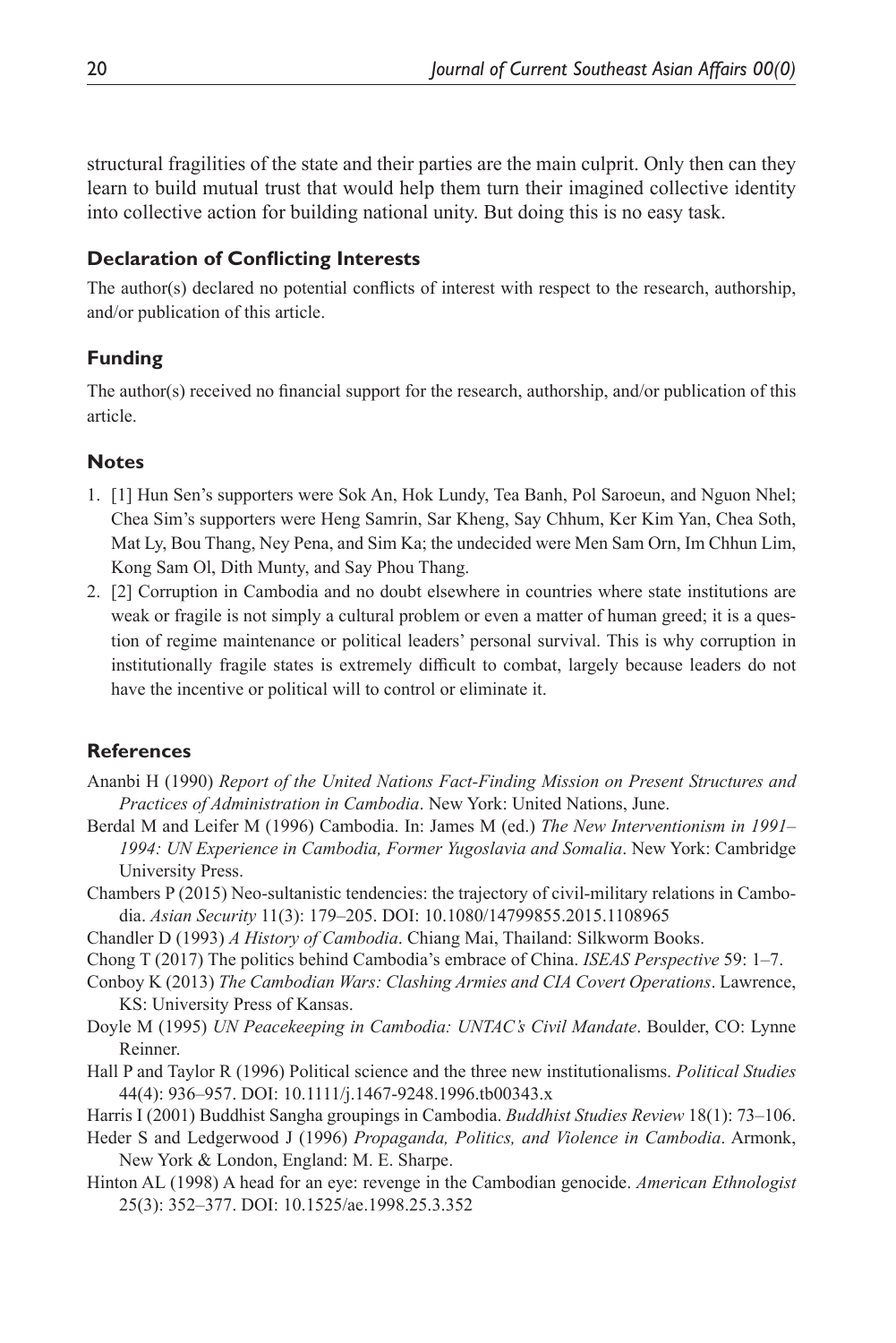- <span id="page-20-16"></span><span id="page-20-15"></span>Hutt D (2016a) The trouble with Cambodia's largest opposition party. *The Diplomat*, 26 November. Hutt D (2016b) Has Cambodia's opposition CNRP lost its way. *Cambodia - Current Affairs*,
	- 10 March. Available at: <http://sea-globe.com/has-cambodias-opposition-cnrp-lost-its-way/> (accessed 13 July 2016).
- <span id="page-20-18"></span>Jeldres J (2012) Cambodia's relations with China: a steadfast friendship. In: Sothearak P, Wade G and Hong M (eds) *Cambodia: Progress and Challenges Since 1991*. Singapore: Institute of Southeast Asian Studies.
- <span id="page-20-7"></span>Khoun N (2016) Nhek Bun Chhay threatened to retake Funcinpec offices. *The Cambodia Daily*, 27 February.
- <span id="page-20-6"></span>Khy S (2015) Factional tensions clearly visible within Funcinpec party. *The Cambodia Daily*, 28 February.
- <span id="page-20-0"></span>King G (1995) Republican, republican. *Political Science and Politics* 28(3): 444–452.
- <span id="page-20-12"></span>Leifer M (1961–1962) Cambodia and her neighbours. *Pacific Affairs* 34(4): 361–374. DOI: 10. 2307/2752628
- <span id="page-20-13"></span>Leifer M (1968) The failure of institutionalization in Cambodia. *Modern Asian Studies* 2(2): 125– 140. DOI: 10.1017/S0026749X00001591
- <span id="page-20-10"></span>Lichterman P (1995) Beyond the Seesaw model: public commitment in a culture of self-fulfillment. *Sociological Theory* 13(3): 275–300. DOI: 10.2307/223299
- <span id="page-20-17"></span>Norén-Nilsson A (2016) *Cambodia's Second Kingdom: Nation, Imagination, and Democracy*. Ithaca, NY: Southeast Asian Program Publications, Cornell University.
- <span id="page-20-2"></span>Peou S (1997) *Conflict Neutralization in the Cambodia War: From Battlefield to Ballot-Box*. Kuala Lumpur, New York, and Singapore: Oxford University Press.
- <span id="page-20-14"></span>Peou S (2000) *Intervention and Change in Cambodia: Toward Democracy?* New York, Singapore and Chiang Mai: St. Martin's Press, Institute of Southeast Asian Studies, and Silkworm.
- <span id="page-20-3"></span>Peou S (2007) *International Democracy Assistance for Peacebuilding: Cambodia and Beyond*. New York and Basingstoke: Palgrave Macmillan.
- <span id="page-20-11"></span>Peou S (2013) Mass atrocities under the Khmer rouge reign of terror. In: Ganesan N and Kim SC (eds) *State Violence in Asia*. Lexington, KY: University Press of Kentucky.
- <span id="page-20-5"></span>Peou S (2014) Party and party system institutionalization. In: Hicken A and Kuhonta EM (eds) *Party System Institutionalization in Asia: Democracies, Autocracies, and the Shadows of the Past*. New York: Cambridge University Press.
- <span id="page-20-4"></span>Peou S (2018) Hun Sen's Preemptive coup: causes and consequences. In: Daljit Singh and Malcolm Cook (eds) *Southeast Asian Affairs*. Singapore: Institute of Southeast Asian Studies, 244–259.
- <span id="page-20-21"></span>Peou S (2019a) Why smart sanctions still cause human insecurity. *The Asian Journal of Peacebuilding* 7(2): 161–179.
- <span id="page-20-20"></span>Peou S (2019b) Cambodia in 2018: a year of setbacks and successes. In: Daljit Singh and Malcolm Cook (eds) *Southeast Asian Affairs 2019*. Singapore: Institute of Southeast Asian Affairs, 105–119.
- <span id="page-20-8"></span>Phoak H (2013) The Cambodian national rescue party: what's next? *The Diplomat*, 13 December. Available at: https://thediplomat.com/2013/12/the-cambodia-national-rescue-party-whatsnext/. (accessed 12 August 2017).
- <span id="page-20-1"></span>Pierson P (1996) The path to European integration: a historical institutionalist analysis. *Comparative Political Studies* 23: 123–163.
- <span id="page-20-9"></span>Ponniah K and Chhay C (2014a) Continental divide for CNRP. *The Phnom Penh Post*, 9 October.
- <span id="page-20-19"></span>Ponniah K and Vong SS (2014b) The slow demise of Hun Sen's greatest rival. *The Phnom Penh Post*, 15 November, 15.